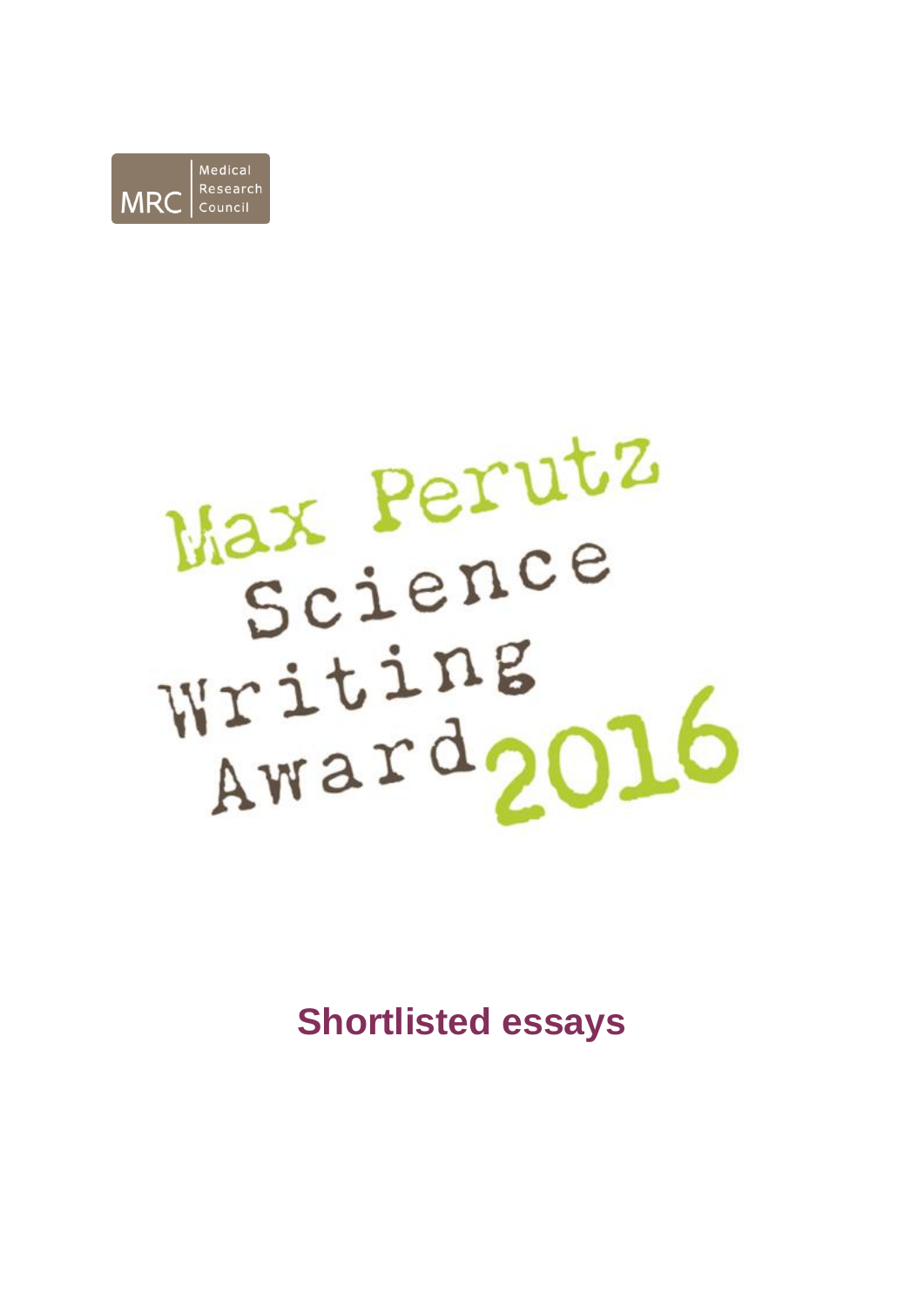## **Winner**

#### **Liza Selley, MRC-PHE Centre for Environment and Health**

#### **Braking perceptions of traffic pollution**



It's been splashed across the papers – traffic pollution is a menace. Striking 30,000 of us each year with heart disease, respiratory illnesses and lung cancer, vehicle fumes kill four times as many people as car accidents and hospitalise a great many more.

At the beginning of my PhD my supervisor asked me to conjure up an image of traffic and tell him where I thought those fumes came from. Picturing a trail of lorries trundling up the motorway, I confidently answered that they came from the exhaust pipe.

Now l wasn't wrong – those lorries would have produced half a kilogram of exhaust per mile travelled – but I really wasn't considering the full picture. I hadn't thought about the wear and tear that occurs each time the clutch is released or the brakes are squeezed, the friction that shears at the tyres and the road surface or the dust that the wheels kick up. l certainly hadn't realised that the particles that these processes create represent more than half of vehicle emissions.

The problem is that neither have my colleagues and neither have our policy makers. Think of all those headlines warning of the dangers of exhaust emissions: 'Diesel is killing thousands!', 'Exhaust causes cancer!'. Have you ever read that about brake dust or tyre wear? No, because air pollution scientists are caught in a diesel storm, and despite knowing that non-exhaust particles have toxic properties, haven't got round to seeing what that other pollution does to people's lungs.

That is what my research is about: discovering the other half of the story and providing the policy makers with evidence that we need to regulate wear particles as well as exhaust fumes. Otherwise it's like removing the nest but leaving the wasps behind – as diesel emissions decrease, non-exhaust particles will remain in the air and our hearts and lungs will keep getting stung.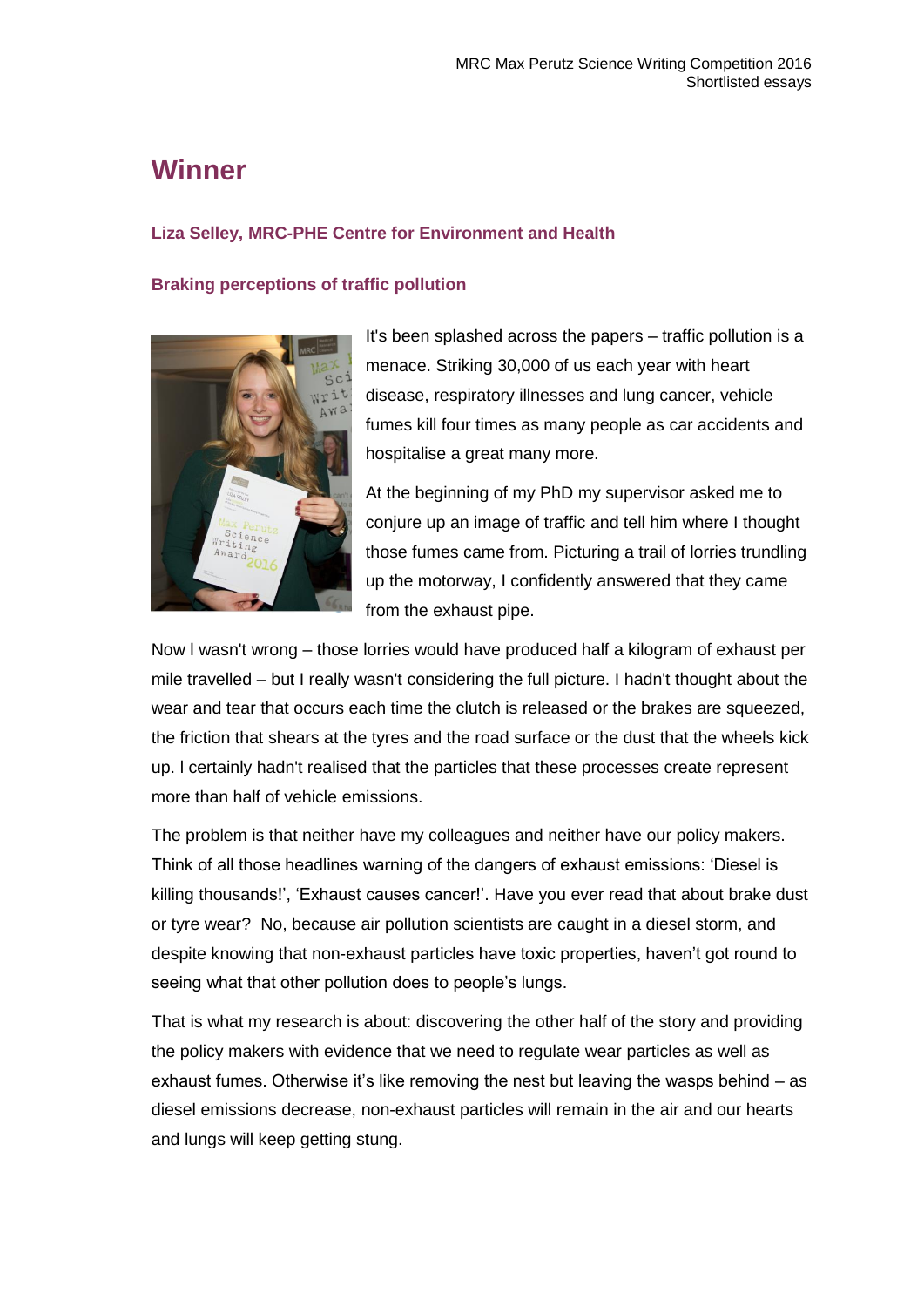Our lungs are defended by macrophages – caretaking cells that hoover up inhaled germs and particles, protecting us from chest infections and keeping us breathing smoothly. In the lab I sprinkled brake dust, particles produced when brakes and wheels press together, onto these cells and found that they could only hoover up a quarter of the germs that they usually can.

I also noticed that brake dust encouraged the macrophages to release alarm signals called cytokines, which call the rest of the immune system for assistance, and damaged energy production, forcing the caretaker cells to enter self-destruct mode. The most important discovery however, was that brake dust impacted all of these functions to the same extent as our old friend, the diesel exhaust particle.

Worryingly, this means that brake dust is as capable of causing what I call 'London Throat' – the constant froggy feeling and string of coughs and colds that city dwellers endure – or the same deadly asthma attacks as diesel exhaust. It also means that brake dust contributes to the £62 billion that we spend each year on pollution-related healthcare.

As a non-exhaust enthusiast, my supervisor was very excited to hear this and through mutterings of "I told you so!" suggested we delve further to see why brake dust is so toxic. We found that brake dust is made predominantly from metals and that blocking those metals chemically was like bacon to a hangover. Without its metals, brake dust had no impact on germ hoovering, cytokine production or cell survival. This showed that metals are responsible for brake dust toxicity and suggested that we ought to be worrying about other metallic pollutants like clutch and road wear too.

The importance of these findings are easiest to understand when you consider all of the improvements that stemmed from matching investigations into exhaust toxicity. Policy makers responded by introducing diversions for the fumiest vehicles, surcharges for diesel car parking, fleets of 'green' buses to replace the older polluting ones, and charging points for electric vehicles popped up like daisies.

But like a pessimist at a party, my research has shown that these interventions aren't enough. People who live in low-exhaust areas will still be inhaling dangerous pollutants and unless we tackle those emissions too, our health and our economy will continue to feel that sting.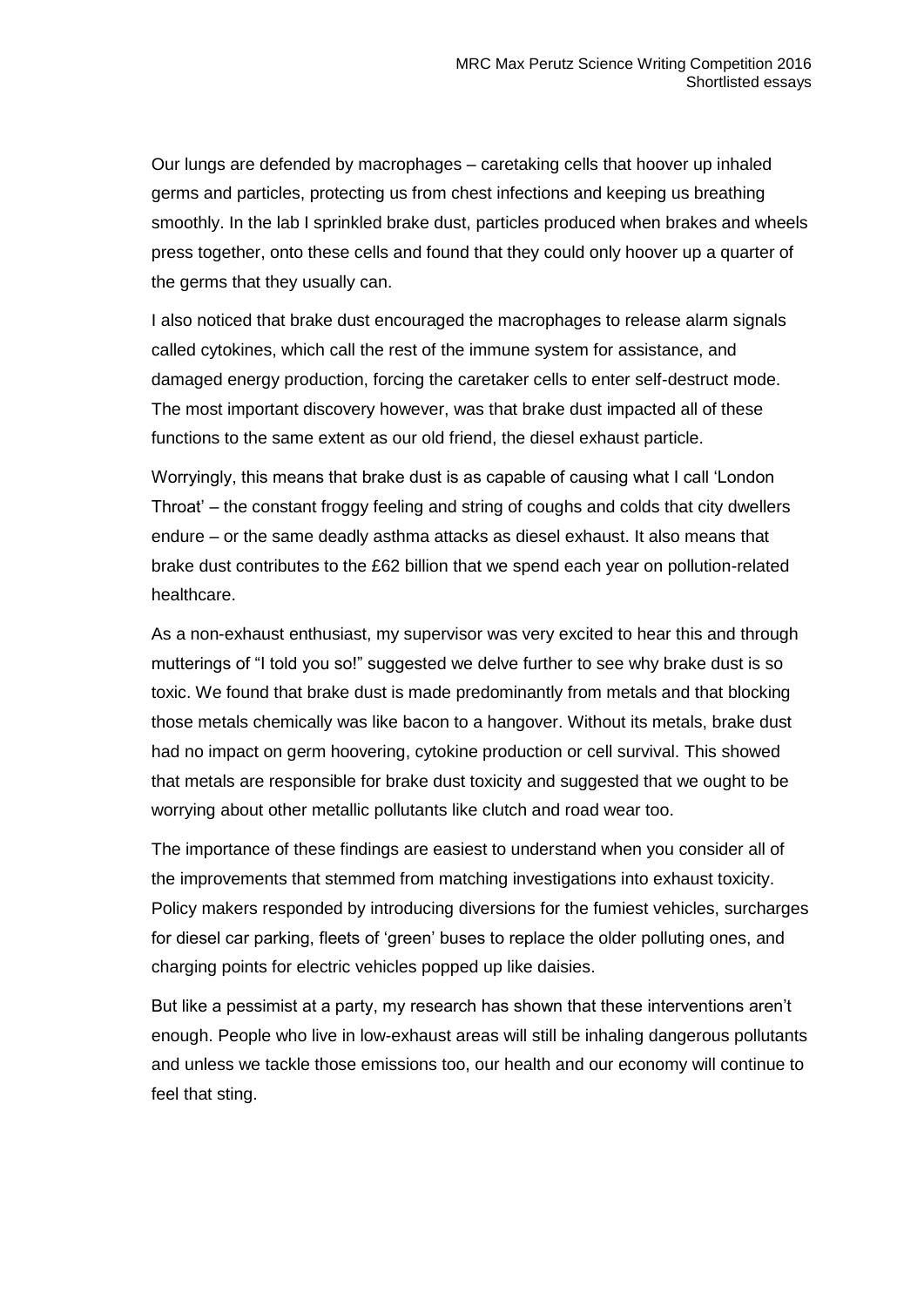## **Runner-up**

**Katie Ember, MRC Centre for Regenerative Medicine at the University of Edinburgh** 

#### **Cholangiocarcinoma: The cancer you've never heard of**



It's just as vital to our survival as our hearts. But the first time I watched a human liver being dissected, I realised how little I knew about this incredible organ. Wei – the post-doc carrying out the procedure – was sitting in front of a sterile cabinet, a scalpel in one purple-gloved hand and forceps in the other. Unfortunately, I'm not a biologist by training and was about to make this painfully obvious.

"How many livers have you got there?" I asked.

From what I could see, he was working on about three livers all piled together on a stainless steel tray. He looked momentarily confused. "Half," he replied. "This is half a liver."

I was astonished. Admittedly, this liver wasn't surrounded by bones, muscles, fat and other organs to keep it compact, so it had expanded. Even so, I couldn't imagine how the half-a-liver could fit inside a body along with heart, lungs, intestines, pancreas and stomach. Let alone a *full* liver. "Yeah, it's actually the largest internal organ," Wei explained. "It takes up most of the middle of your torso."

Weighing approximately 1.5kg with a diameter of 14cm, the liver is responsible for detoxification of harmful substances in your body; including alcohol, drugs and toxic by-products of normal biological processes. It assists blood clotting, synthesises hormones and stores energy. It's a fascinating, complex organ and we can't live without it, but what I'm interested in is something inside the liver that can put the rest of it at risk.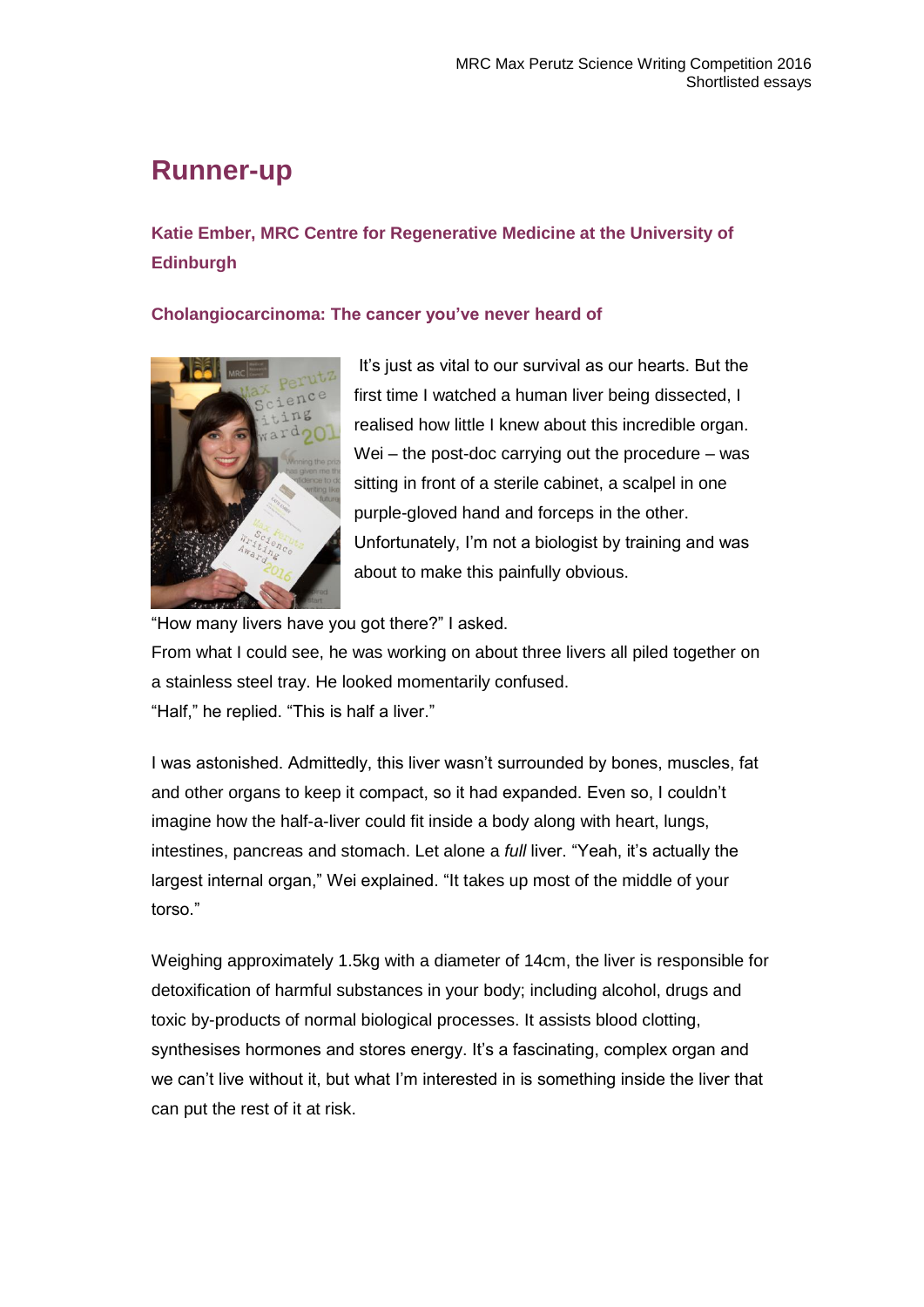Wei indicated a tiny pale vessel, running like a string through the surrounding rustcoloured tissue.

"Here's a branch of the bile duct." This small tubule is the focus of my research. The bile duct carries bile from the gall bladder, where it's stored, through the liver to the small intestine. Here, bile is critical for the digestion of fats.

All the thread-like branches of the bile duct connect to a main 'trunk' in the liver, the common bile duct, which is about 1.5cm wide. But compared to the size of the liver, it is minuscule and this is the challenge I'm facing. This seemingly innocuous vessel is the source of a rare but incredibly lethal form of cancer – cholangiocarcinoma.

In general, cancer survival rates are improving dramatically: now half of those diagnosed with cancer survive at least ten years after diagnosis. However, if you're diagnosed with cholangiocarcinoma, your chance of still being alive in five years is 5 per cent. That's one of the worst prognoses for any cancer out there and it hasn't changed in decades.

One of the main problems is that conventional medical imaging techniques such as magnetic resonance imaging (MRI), X-ray and positron emission tomography (PET) scanning all rely on detecting rays of light or radiation passing through the patient – whether these are radio waves, X-rays or gamma radiation. These methods are brilliant for imaging large organs or diseases that cause significant internal changes, such as coronary heart disease. But light is absorbed by tissue: if there is a lot of tissue between the source and the detector, the resolution of the images produced is much lower. As the bile duct is embedded in our enormous liver which is in turn surrounded by more tissue, tumours arising from this area are only detected when they're about 2cm in diameter. And by then, it's almost always too late.

Although considered a 'rare cancer' thousands die annually from cholangiocarcinoma and research is hampered by a lack of awareness and funding. We need early diagnosis. Bile duct biopsies are possible, but they're painful for the patient and there's the danger that samples could be taken from the unaffected area alone. The aim of my research is to develop a way of detecting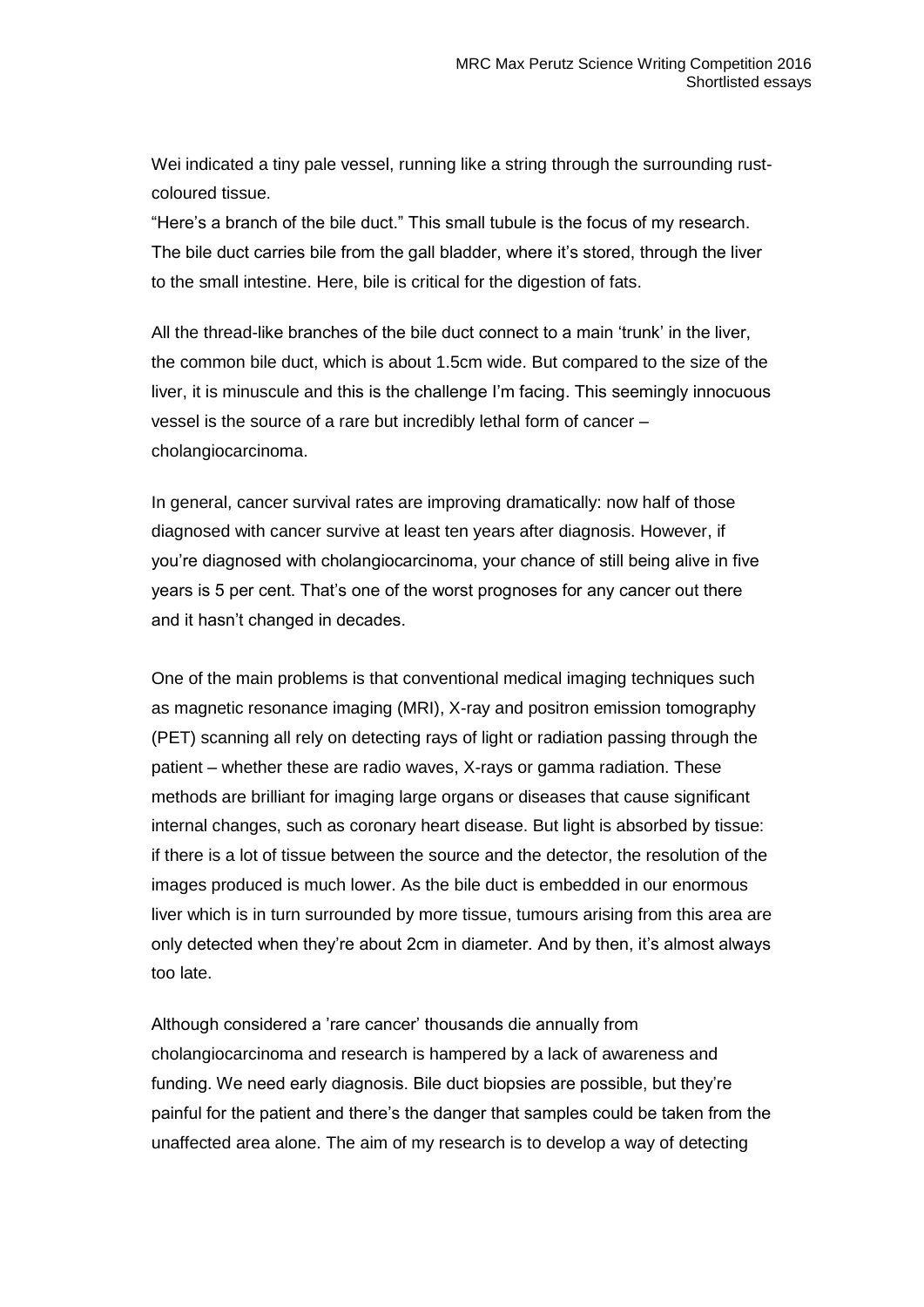cholangiocarcinoma as early, accurately and non-invasively as possible, and to do this I'm also using light. But unlike standard scanning methods, I'm going to be detecting as much light as possible by both shining it and collecting it inside the bile duct via endoscopy.

Endoscopes are formed of bundles of optical fibres – glass cables that can transmit light with incredible accuracy. These are identical to the cables used to channel internet data at high speeds, except I'll be using them to shine light into the bile duct and then collect light scattered back by the same bundle. Light scattered by cells tells us about their chemistry, because different molecules absorb and scatter light to different extents. Cancer cells are chemically very distinct from healthy cells: they direct their chemical reactions into growing and dividing rapidly, rather than carrying out normal cellular functions. My hope is that we can sense these molecular changes using endoscopy.

Maybe then we will be able to diagnose this most lethal of cancers in time to do something about it.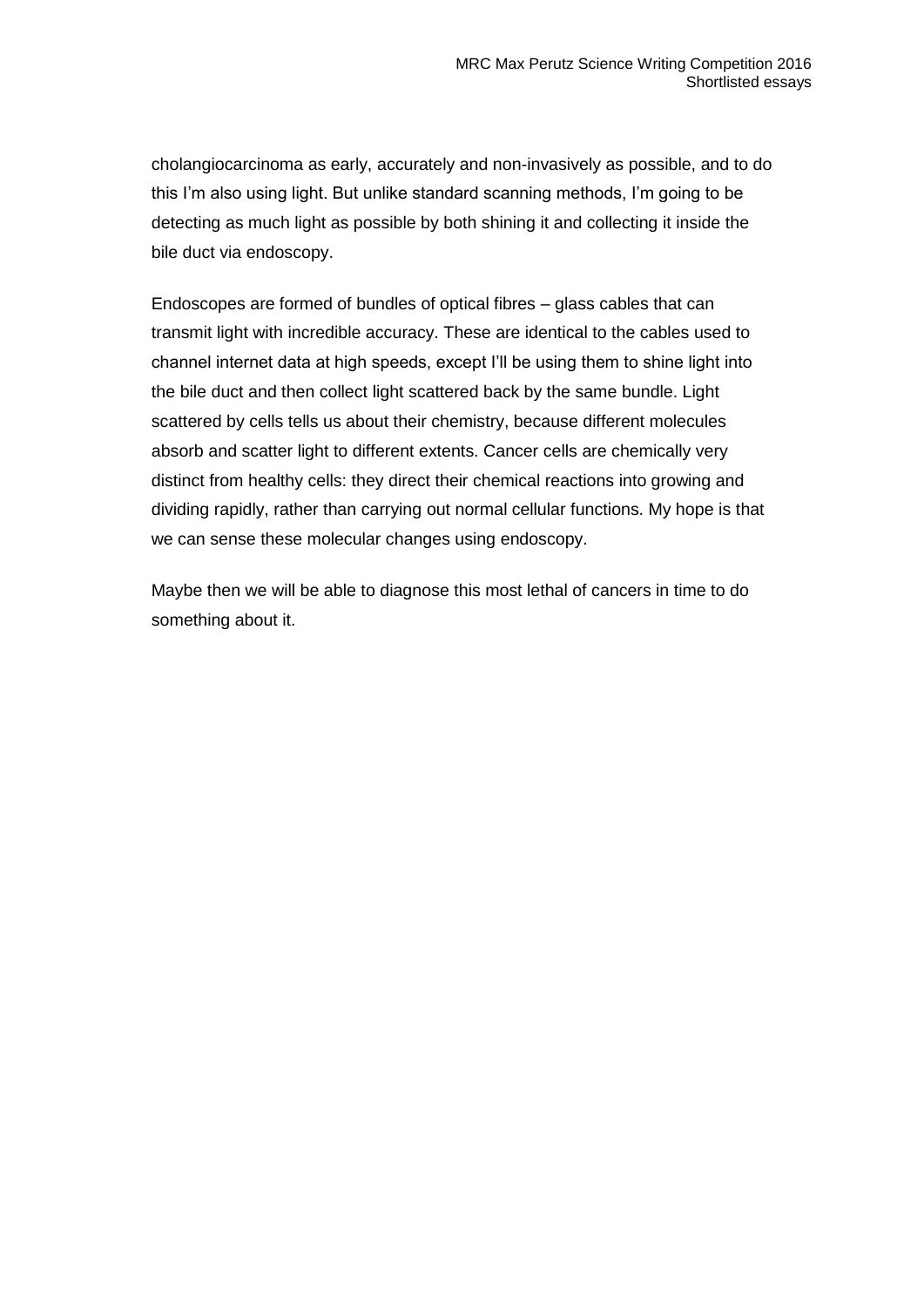## **Commended**

#### **Paul Cowling, University of Edinburgh**

#### **Shedding some real light on lung cancer**



It is June, and twilight sets in over the bustling beer garden. I take a drink from my pint before returning my attention to my friend Chris who is ranting about the state of affairs at Newcastle Football Club. He finishes venting his anger over the team's lacklustre performances and proceeds to light a cigarette.

I watch the embers glow at the tip as he inhales over 4000 chemicals into his lungs, 43 of which cause cancer. I look around the beer garden to see dozens

of other people doing the same thing. With every cigarette they smoke, they typically lose eight minutes off their lifespan.

For smokers, those 43 chemicals significantly increase the risk of developing lung cancer. This lethal cocktail reacts with your DNA and causes mutations on the molecular level. Over time, the numbers of these mutations grow, until your cells morph into out-of-control growth machines – cancerous tumours. Cancer is such a deadly disease because bits of these tumours often break away, travel around the body to other organs, and establish new growths.

Statistically, one in two UK citizens born after 1960 will get some form of cancer – that's three out of my six friends at the pub). Of every diagnosis, one in five will be lung cancer, which is predominantly caused by tobacco smoking. Lung cancer survival rates are equally daunting: for every 100 diagnoses, only 15 patients will survive to five years following diagnosis. This could be improved through earlier detection; if patients are diagnosed in the earlier stages of the disease, their survival rate can be as high as 50 per cent after five years.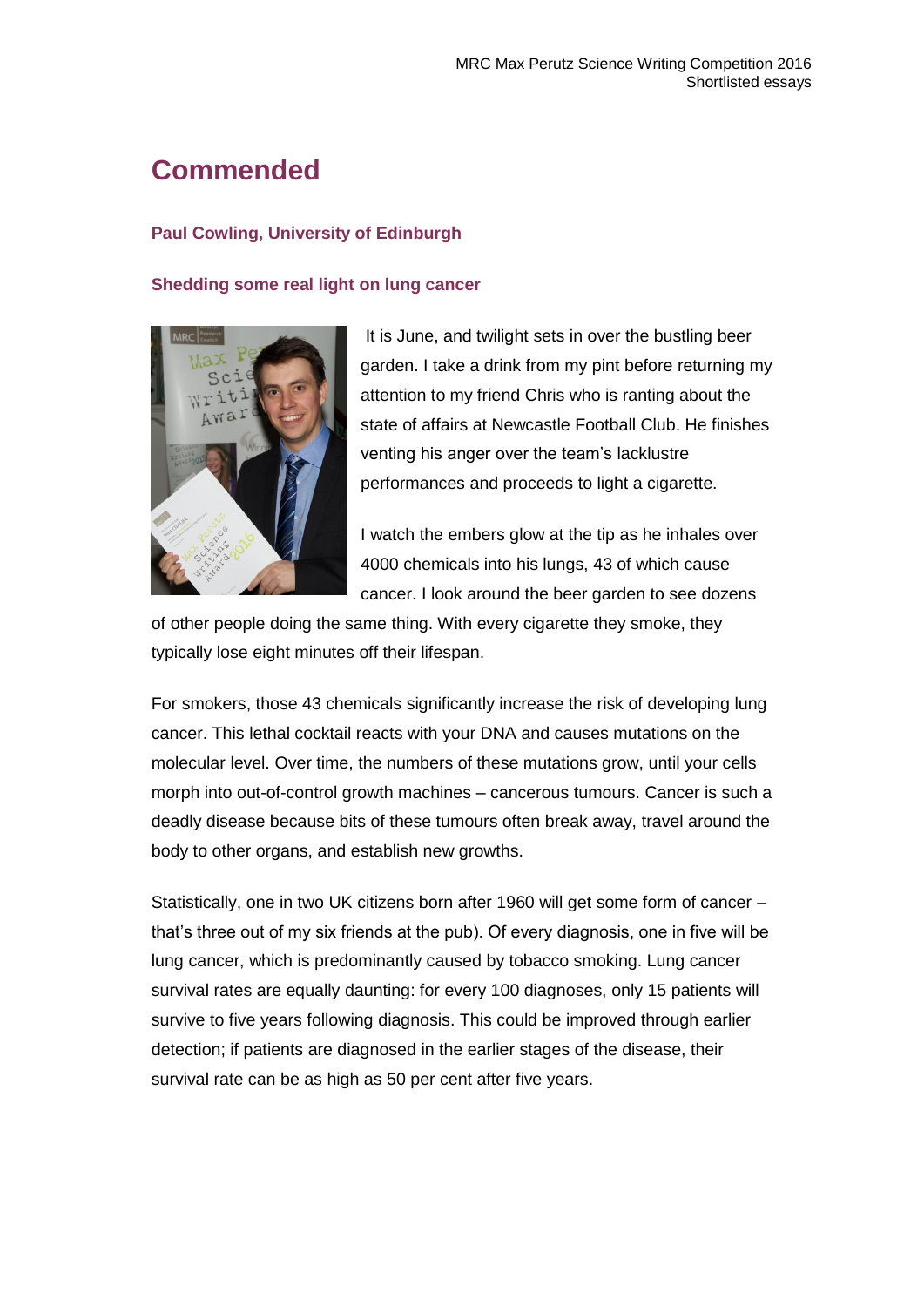My research is about finding a faster and more reliable way to diagnose lung cancer. Unfortunately, it's not always easy to diagnose lung cancer early enough. The most common symptoms – persistent cough, tiredness and shortness of breath – might seem trivial and are commonly associated with many other lung diseases. Additionally, more serious symptoms don't present themselves until it is too late. Another problem is that our current diagnosis methods are 'one-size-fitsall'.

So I am trying to find out what is cancerous and what is healthy with a targeting agent. I use proteins, called antibodies, which are produced by the immune system to help fight off infections. Once made, antibodies are designed to have a single, specific target; they are essentially the 'homing missiles' of the body. Nowadays, we can make and select an antibody that will only target lung cancer cells.

Next, I attach the metal palladium to the antibodies. Palladium acts like a light switch, essentially 'switching on' the properties of certain chemicals. Finally, I introduce one of these certain chemicals into the lung to be switched on by palladium: a fluorescent molecule, which absorbs light and then spits it back out again as a different colour. And there you have it: a big, glowing sign marking the location of cancerous cells.

What you may not know about the human lung is that it has its own fluorescent glow, which is caused by the same proteins that make the tissue stretchy so that your lungs expand when you inhale. This means that when I use fluorescent molecules to distinguish between healthy and cancerous cells, they need to glow differently from the lung itself so that I can generate some contrast. Think of it like trying to see the stars when the moon is out: the moonlight swamps the light from the stars, obscuring them.

It's the same with using fluorescent molecules in the lung. My solution for this is to use a series of fluorescent molecules, like a firecracker or a chain of fairy lights. The palladium 'light switch' will cause these molecules to glow simultaneously and more brightly than the lung's own fluorescence. It's essentially like having 10 stars glowing in the exact same place so that you can see them.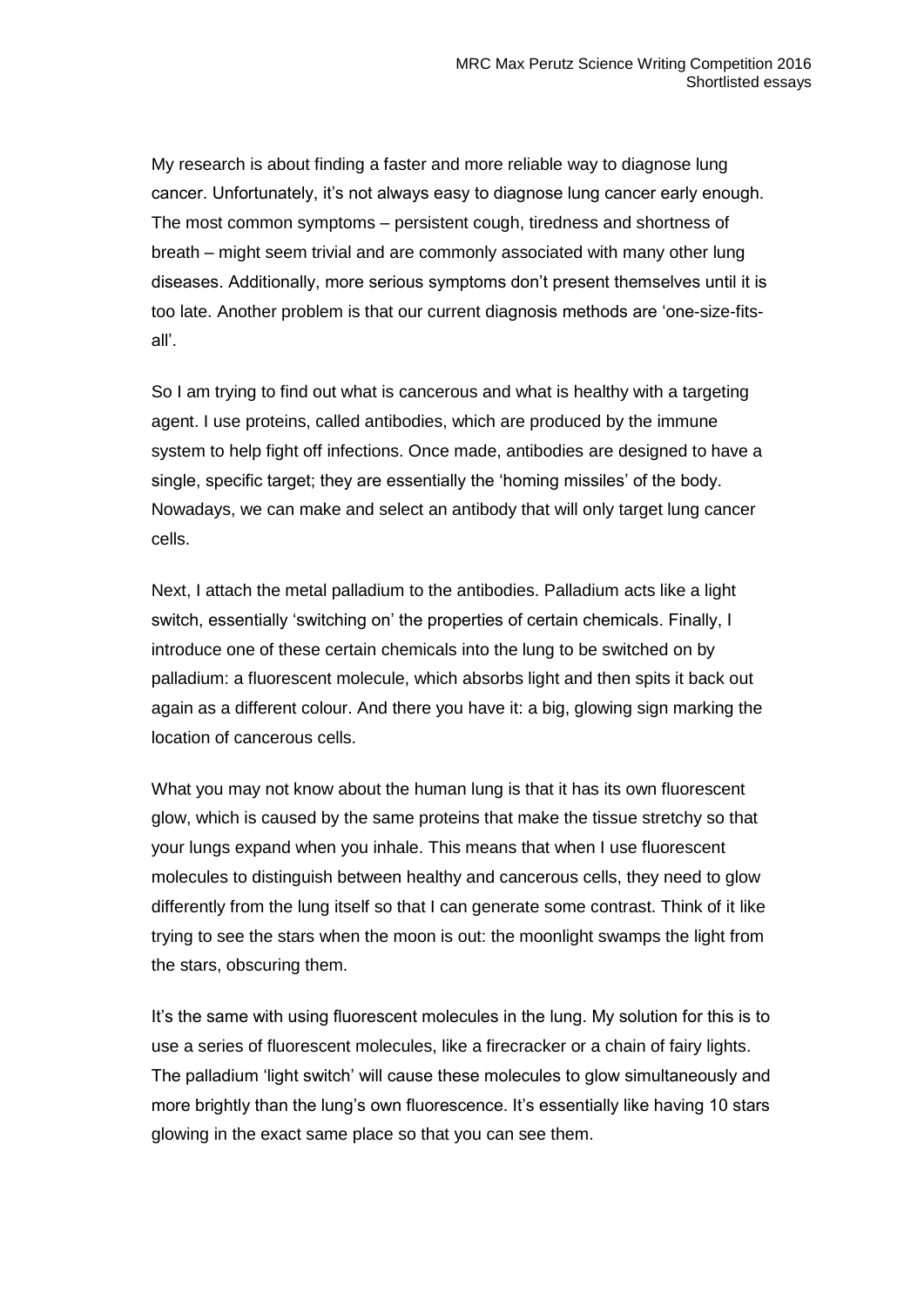When my research comes to fruition, I hope to provide a new method for earlier diagnosis of lung cancer, which means that treatments will be more effective. So, the five-year survival rate has the potential to increase from 15 to 50 people out of 100. However, what it really means is that my friend Chris has a chance at a longer life and may one day be sitting in that same beer garden boasting about the triumphs of Newcastle Football Club.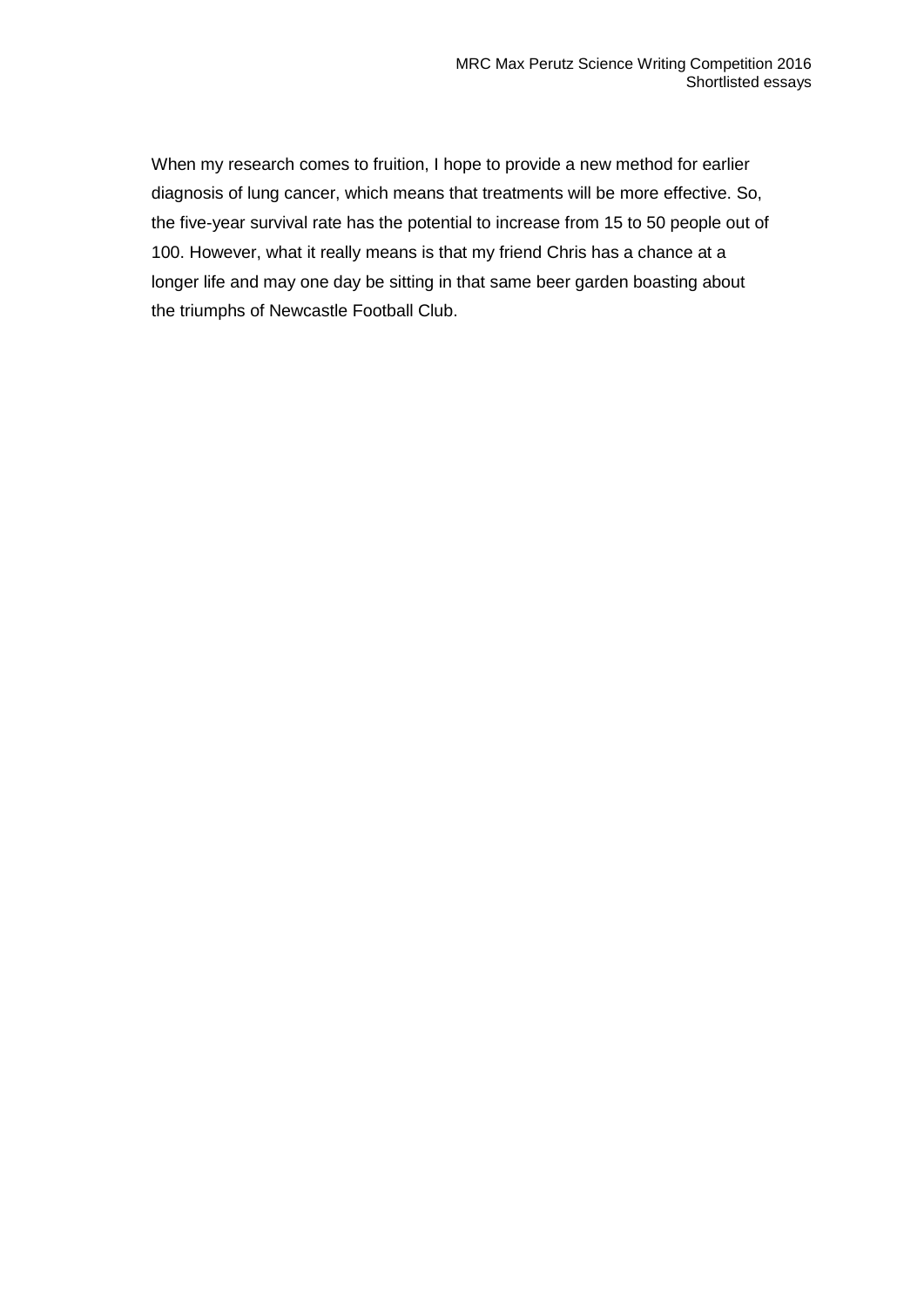## **Commended**

#### **Edie Crosse, MRC Regenerative Medicine at the University of Edinburgh**

#### **Back to blood's beginning: searching for the cure for leukaemia**



Blood, both vital and sinister, is tied so closely to our ideas of what it is to be human, warm and alive. Throughout history people have felt connected to their families, tribes and countrymen imagining that the same blood flows through their veins – as if more than just cells but spirit is circulated. Nordic people often allude to their Viking blood making them hardier and stoic; the ancient Mayans believed blood was given by the Gods to bestow them with life, and frequently gave ritualistic blood-letting

ceremonies to return it to them.

These cultural perceptions of blood are perhaps why the word leukaemia is so evocative – as if the essence of the afflicted person has been polluted. Blood cancer. The UK alone saw 9,300 new cases in 2013 and on average 13 deaths each day. There is clearly important work to be done and my PhD plays a part in that.

Leukaemia arises from the blood stem cells which reside in the bone marrow. In normal healthy conditions these stem cells, termed haematopoietic stem cells (HSCs), divide to either create a new version of themselves or to generate cells of the blood and immune system. In leukaemia, a genetic change causes uncontrolled proliferation of one of the blood cell types, disrupting the balance of the blood dynamics and resulting in increased susceptibility to infection as well as reduced ability to clot and heal wounds and bruises. The effects are devastating.

Current treatment sees patients receiving chemotherapy and/or radiotherapy to kill the cancerous cells. They are then transplanted with HSCs deriving from the bone marrow either harvested from themselves at an earlier stage or from a donor. These cells have the amazing ability to find their way from the blood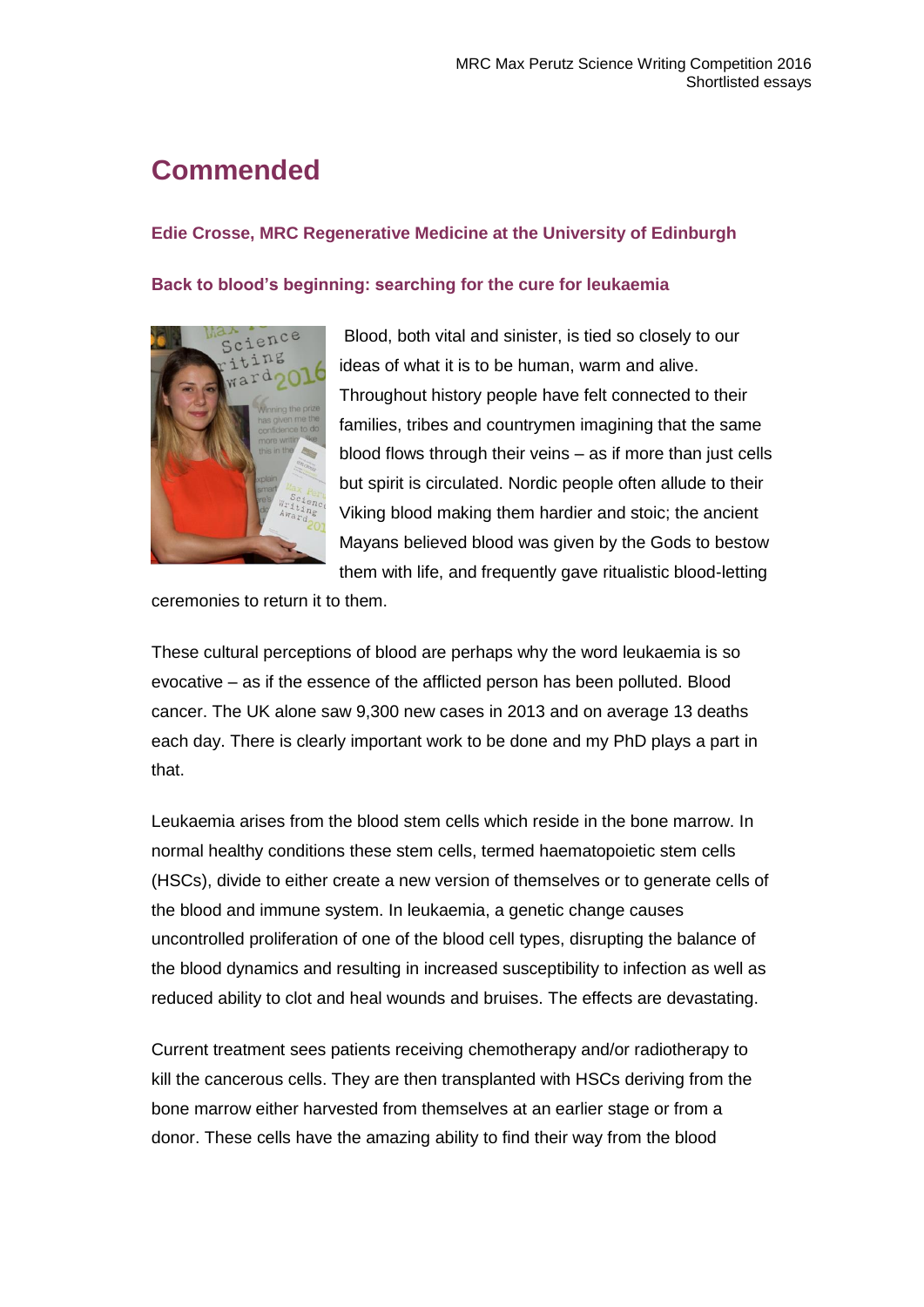vessels to the bone marrow of the recipient, set up camp there and start a production line of all the cells of blood and immune system.

But it is a far from perfect solution. Transplants deriving from the patient's own cells may contain contaminating cancerous cells and remission is a frequent occurrence. Cells from the patient would recognise donor transplanted cells as foreign and vice versa prompting a two-way immune attack. This means immunosuppressive drugs are required in a patient whose immune system has already been nearly wiped out from the radiation and chemotherapy. The result is an extremely sick patient at high risk of further disease and infection and mortality rates remain high.

This is where my PhD project comes in. What if it were possible to generate an unlimited source of healthy HSCs from the patient's own cells thus avoiding the immunosuppressive drugs that weaken the patient so much? Nobel Prize winning techniques have shown it's possible to turn back the time on cells, reprogramming them to a powerful stem cell state capable of generating any cell type in the body simply by altering the expression of a few critical genes. If we could then direct these cells to become an HSC, scan and correct them for cancer causing abnormalities, we've got ourselves some transplantable, patient-specific stem cells.

Simple right? In practice, in order to reprogram these cells you have to understand in great detail how these cells are generated naturally in the body. This involves an extraordinarily complex network of signals, spanning from the farranging down to communication between neighbouring cells. This lets the cell know that it is in the right place at the right time and it changes its identity into that of a blood stem cell. Some of these critical signals are known but they have not been sufficient to make the perfect HSC in the lab.

This process first occurs early in embryonic development, so it is this time that we study so meticulously in our lab group. We know the region in the embryo where HSCs first arise, in the central blood vessel, and we know the type of cell that they morph from. It is my job to screen this region for signals that are likely to turn them into HSCs. This takes a bit of detective work. Certain clues, such as changes in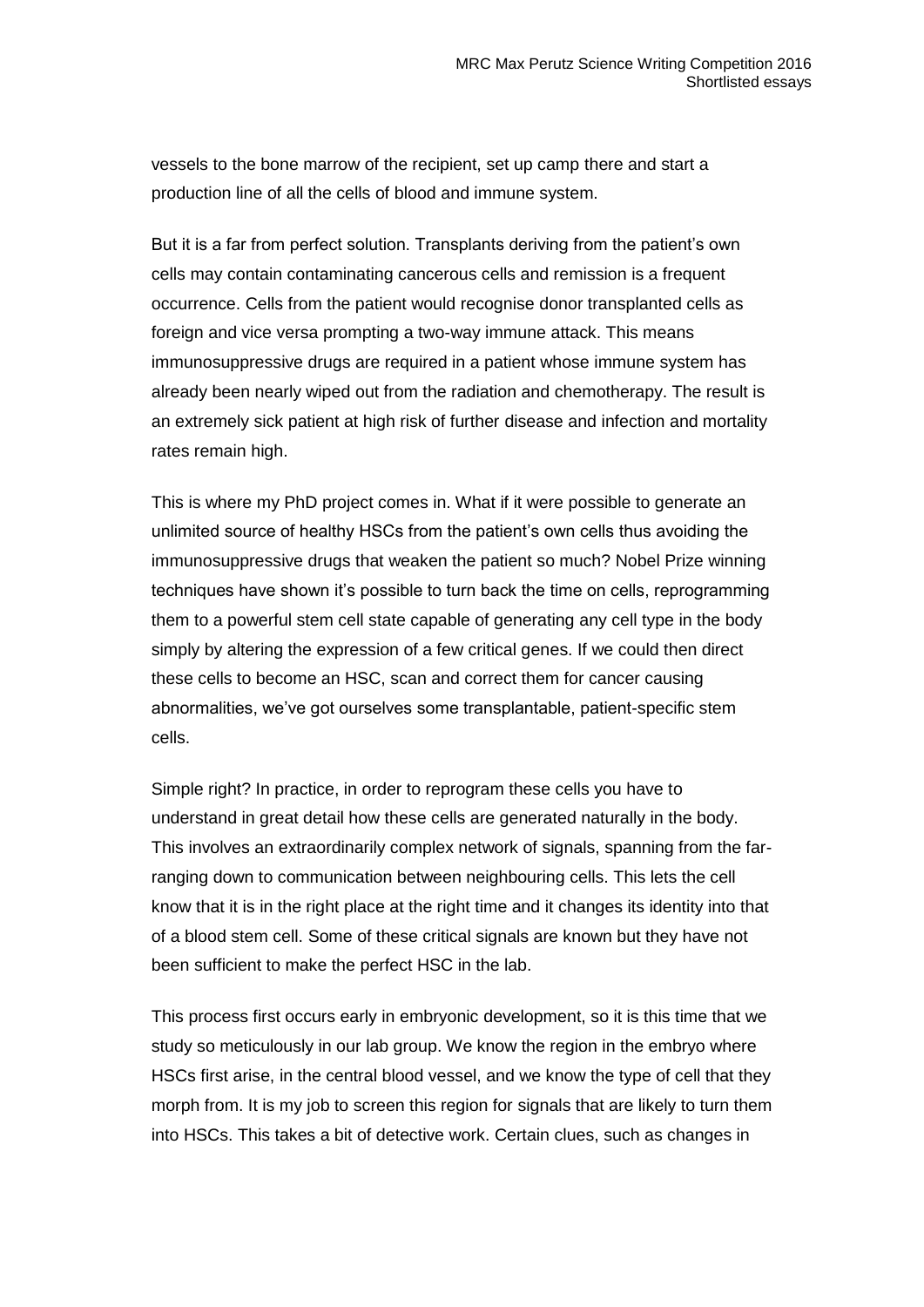cell shape, indicate a cell changing into an HSC. This transition involves different genes being switched on or off so comparison of differences between shapechanging cells and their unchanging neighbours may reveal critical signals that were previously unknown.

The very first HSCs are extremely rare but we are constantly whittling down the population of cells in which we know they reside. It is not too far a distant notion in which we crack the code of their identity. Then it's a short hop to generating them for clinical use and using them to treat leukaemia as well as other blood disorders. So perhaps as well as giving people back their health we can give them back their spirit.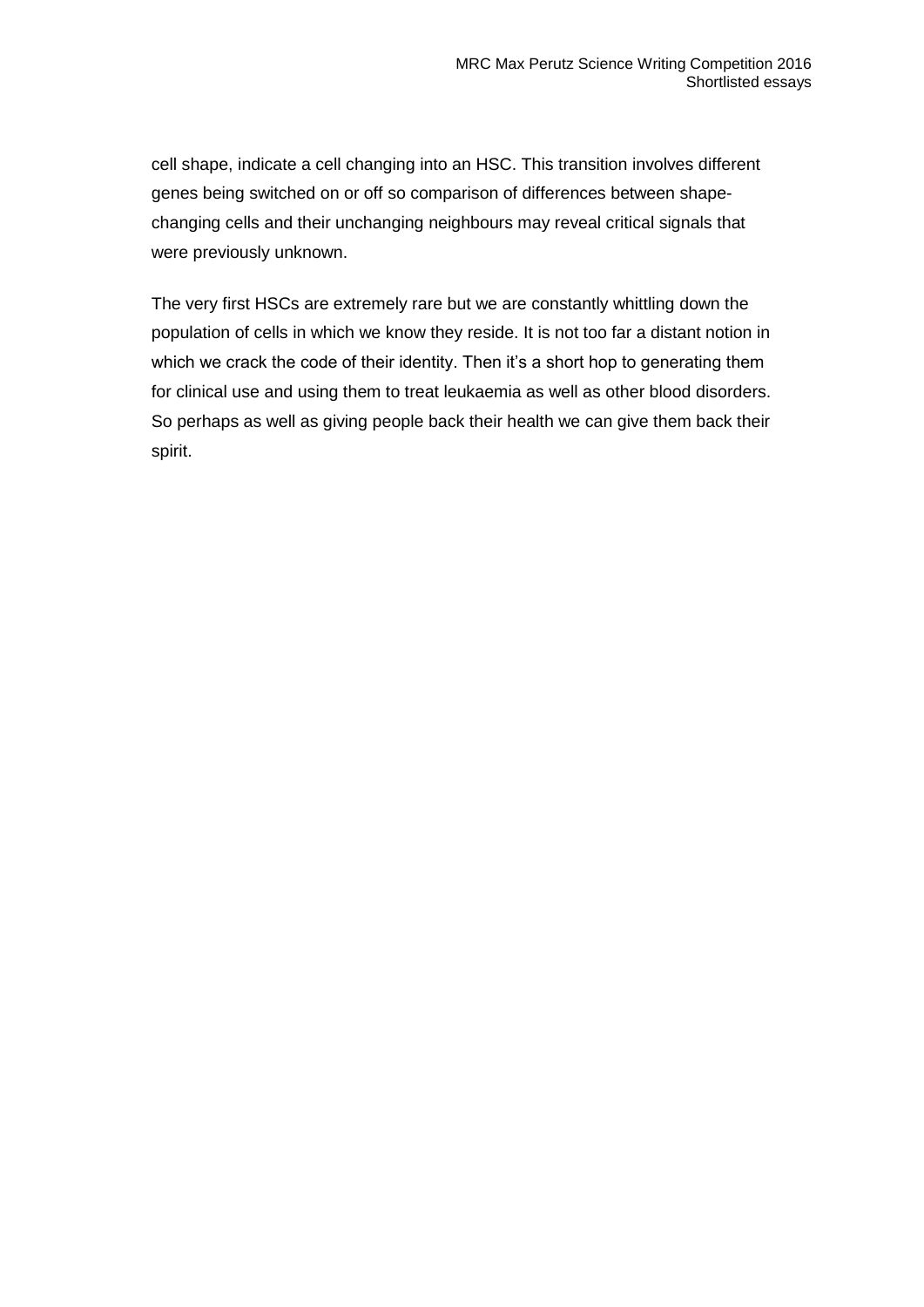## **Commended**

#### **Ainslie Johnstone, University of Oxford**

#### **Practice – not miracles – makes perfect**



On 8 January 2011 Gabrielle Giffords, a US congresswoman, was shot in the head at point-blank range. The bullet struck Giffords' forehead on the lefthand side and travelled straight through her brain, destroying everything in its path.

Though this assassination attempt ultimately failed, the congresswoman awoke from a medically induced coma, unable to speak, move, or breathe unassisted.

Different regions of our brains are responsible for performing different functions, and the incident had damaged parts of Giffords' brain controlling movement of the right side of her body, vision on the right, and areas responsible for speech and language.

Yet in August of the same year, less than eight months after the attack, Giffords walked back into Congress. She still had impaired vision on the right, and trouble moving her right arm and leg; but she could walk unassisted, understand language as normal, and was speaking in short sentences. The media reported the congresswoman's miraculous recovery – but this was no miracle, just an example of neuroplasticity, which we study in my lab in Oxford. Neuroplasticity describes the way in which, even as adults, our brains can modify and adapt according to our needs.

Here in the UK there are around 1.1 million people who have survived some form of brain injury. These injuries can be caused by accidents, as in the case of Ms Giffords, or by a stroke, where the blood supply to a group of neurons is cut off, causing them to die. Whatever the cause of brain injury, once fatal damage to neurons is done, it cannot be undone. The skills that these neurons were once responsible for will, at least temporarily, be lost.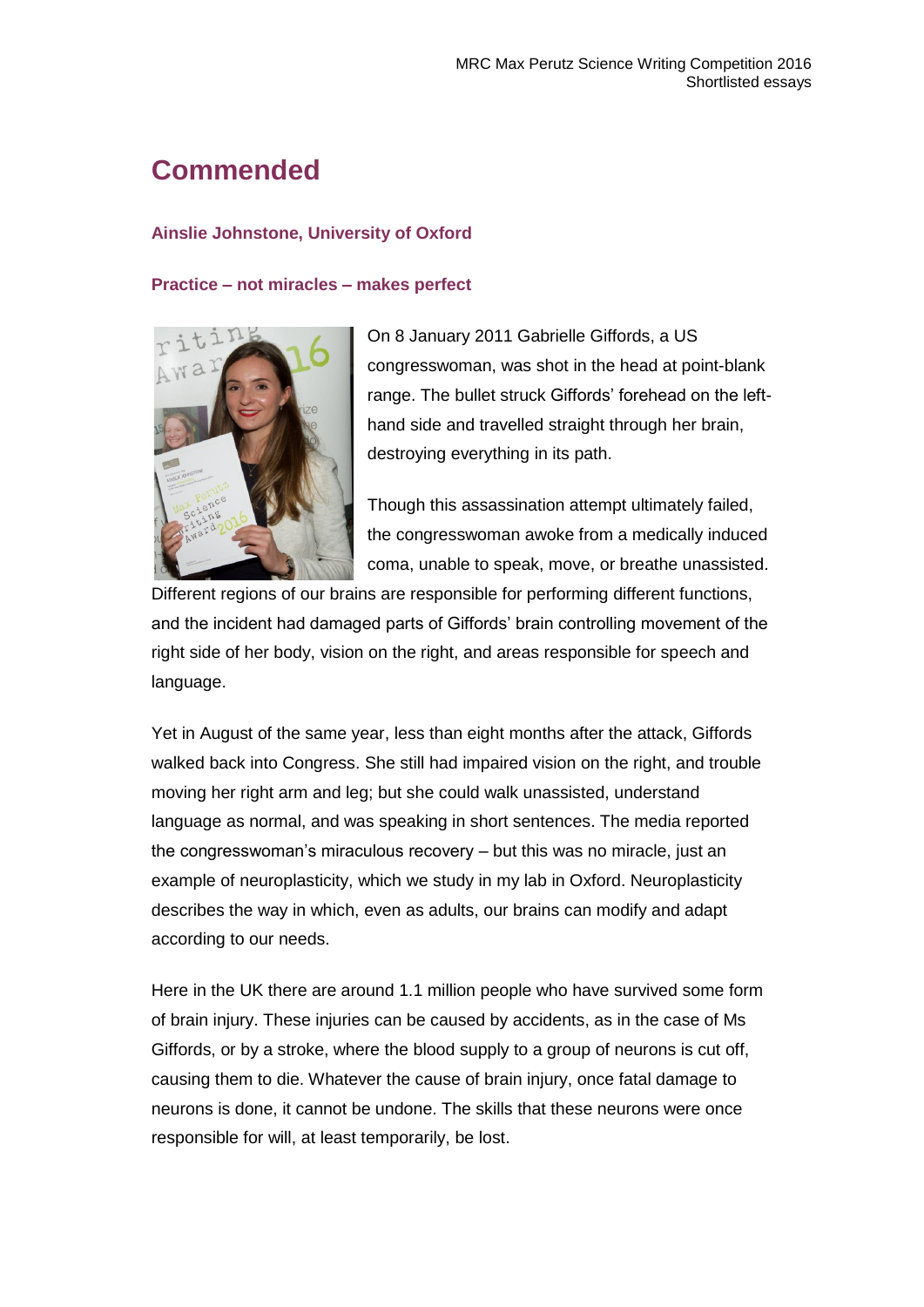This sudden loss of ability takes an emotional, as well as a physical toll: around two-thirds of people with brain injury go on to experience depression or anxiety. However, with rehabilitation and intensive practice of her lost skills, such as speaking and walking, our brains can reorganise their functions, as happened for Ms Giffords. Healthy brain cells, known as neurons, which were close to the damaged areas, had taken on the roles of their dead neighbours. This neuroplasticity is critical for allowing sufferers to regain full and independent lives, yet it is a process that is not very well understood.

My research focuses on how we can enhance neuroplasticity within areas of the brain that control our movements. This is particularly important for improving recovery after a stroke, where around 80 per cent of survivors are left with movement problems. I am trying to identify the best way for people to learn a new skill, and investigate how different methods of learning change the brain. As well as testing things like the effect of giving different instructions, I have also been experimenting with something a little more unusual. In an attempt to boost neuroplasticity I have been using tiny electric currents to stimulate the brain.

My technique of choice is called transcranial direct current stimulation, known as tDCS, which is not nearly as terrifying as it sounds. During my experiments, volunteers have two rubber electrodes attached to their head, one close to the movement control areas of the brain, and another on their forehead. tDCS works by sending a very low electric current through the brain, between the two electrodes – most people don't feel anything. Participants in my experiments have either real or placebo tDCS while they practice a new skill. Those people who have real tDCS tend to learn skills faster, and remember them for longer, than people who have placebo.

While it's pretty amazing that tDCS benefits skill learning, I am more interested in what it does to the brain. Using magnetic resonance brain imaging (MRI), and magnetic brain stimulation, I study how tDCS changes the amounts of certain natural chemicals within the brain. In my lab, we think that changing the amount of these neurochemicals is the first stage in allowing new connections to form between neurons. By creating these connections, areas of the brain are able to take on new roles as they are needed. This change in neurochemicals occurs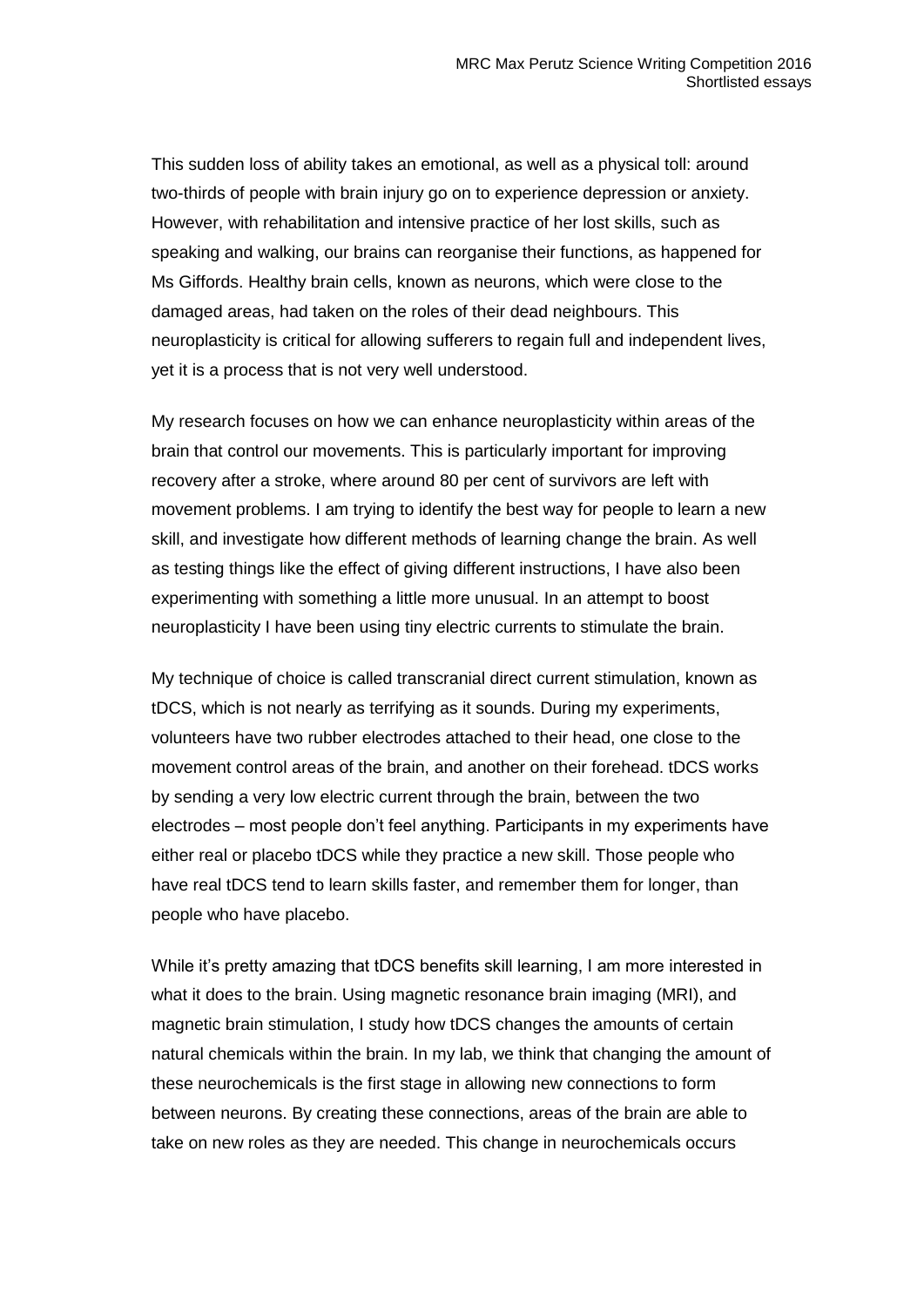when people intensively practice something, and when they receive tDCS. For this reason, we think that tDCS is boosting the natural neuroplasticity process.

Although most of my experiments are performed on healthy volunteers, the principles are just the same in an injured brain. In proof of this, researchers in my lab have recently demonstrated that tDCS improves arm movement training after a stroke. Stroke patients who received tDCS also maintained these improvements for longer after rehabilitation had ended.

While this finding is extremely exciting, understanding how tDCS causes these enhancements is crucial. By identifying the exact changes that must occur in the brain to allow neuroplasticity, we can develop the best rehabilitation techniques. We don't need a miracle!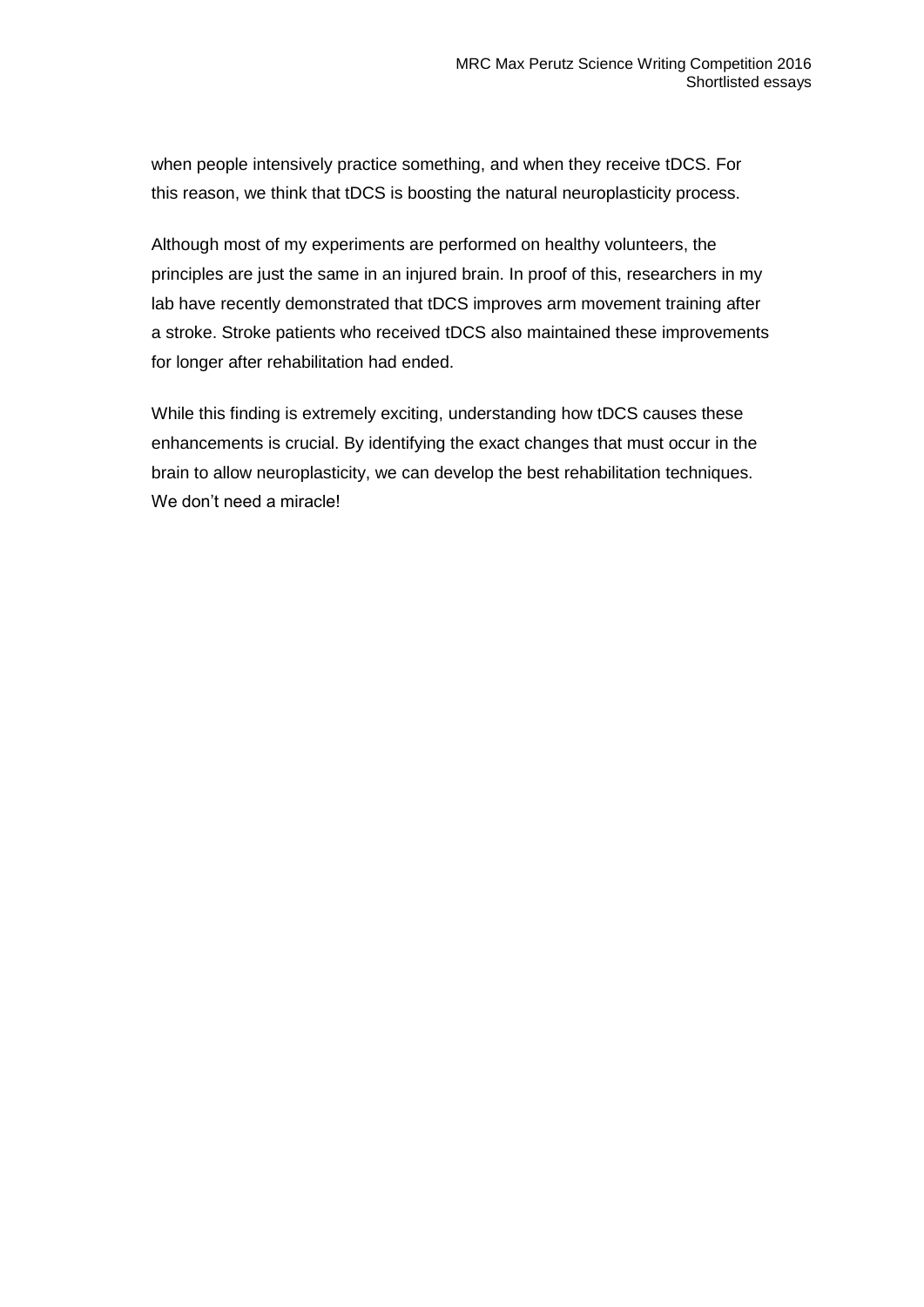#### **Holly Wilkinson, University of Manchester**

#### **Testing the 'metal' of chronic wounds**



If I said the phrase 'wound healing', what would that mean to you? You could imagine anything from applying a small plaster to a paper cut, to frantically trying to stem excessive bleeding from a traumatic bullet wound.

I'm willing to bet that your first thought wasn't an elderly, hospitalised woman with a bed sore, or a middle-aged diabetic man with a foot ulcer. While less immediate than trauma surgery, these nonhealing chronic wounds can be just as life-

threatening and debilitating. Unfortunately, getting them to heal is often far more complicated than simply patching them up with plasters and bandages.

Were you to Google the term 'chronic wound' you would find horrific pictures of pressure sores, leg ulcers and diabetic foot ulcers. You would probably also read that those most likely to suffer from chronic wounds are the elderly and diabetic. The sad reality is that we live in an era where the elderly 'at risk' population is rapidly expanding. Our fast food culture and sedentary lifestyle means diabetes is also reaching staggering levels. The figures are frightening!

Ten years ago, managing chronic wounds was estimated to cost the NHS £3 billion per year. By 2013 the yearly cost had risen to £5 billion; 5 per cent of the total NHS budget. If this trend continues, by 2020 chronic wounds will cost the NHS well over £8 billion every year. For the patients, day-to-day life becomes incredibly challenging. Their wounds often become so severe that they are left with just one unthinkable option, amputation. But this is extremely risky and could even lead to death.

So what can we do about this unseen epidemic?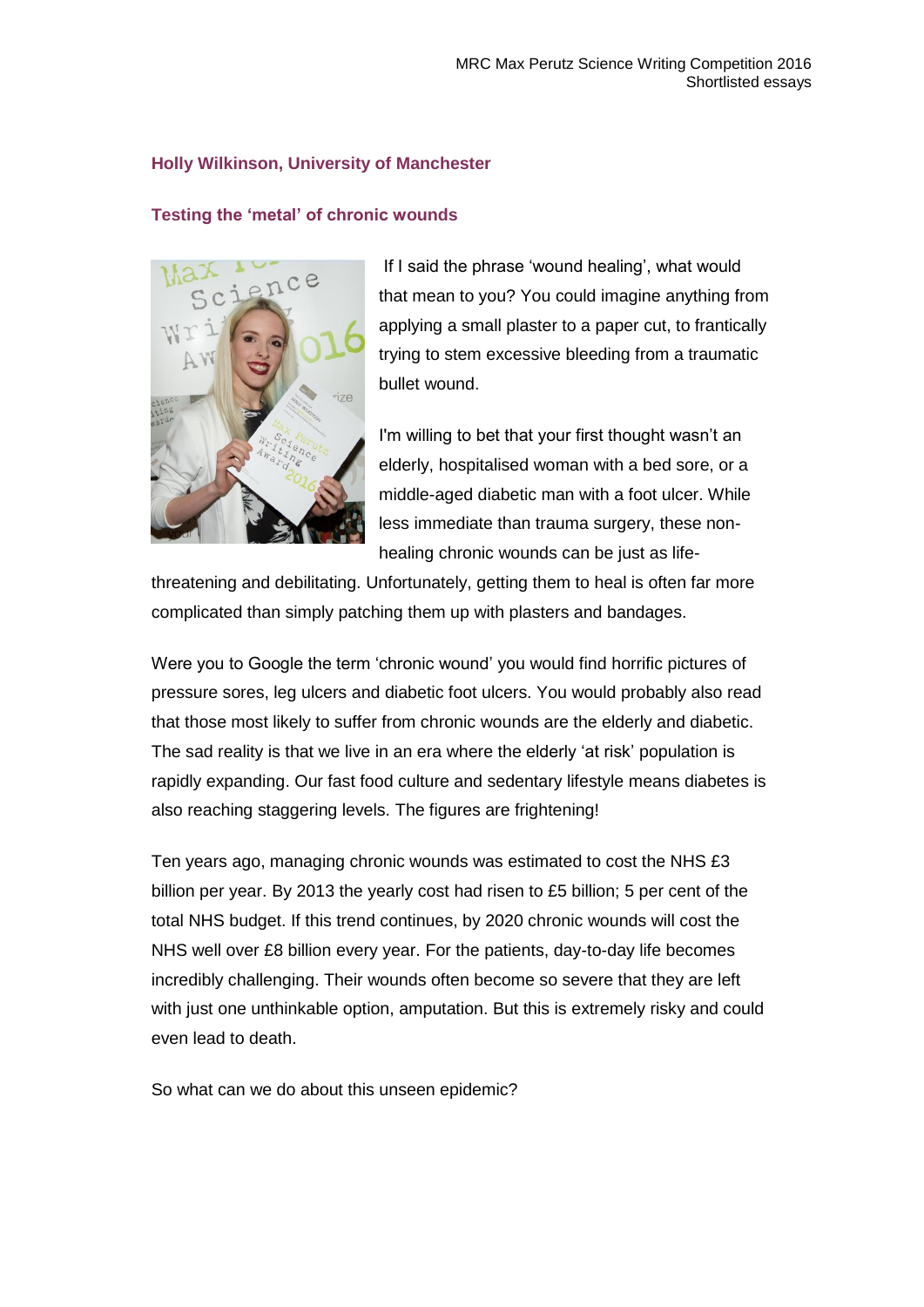Surprising new findings from my PhD now suggest that something as unlikely as metals may hold the key to combating chronic wounds. Conventional remedies, such as dressing the wound or providing antibiotics, frequently fail because the causes of chronic wounds are so complex. For example, we know that defects in the patient's own cells, combined with deadly antibiotic-resistant bugs, like MRSA, provide an environment that delays healing.

But the Romans and Greeks knew that specific metals could preserve drinking water. By the 20th century, people realised that metals such as silver, gold and copper killed bacteria and could reduce infection in the clinic. The advent of antibiotics in the 1940s however, put silver firmly on the back-burner. However, in recent years an explosion of antibiotic-resistant bacteria has led us back to Grandma's medicine cabinet, with silver wound dressings now showing great promise in the clinic.

Metals don't just kill bacteria. In fact, our bodies contain a range of different metals that are essential to keep us alive. Metals, like calcium and magnesium, are the reason our hearts beat and our minds think. They orchestrate the behaviour of every cell in our body, and all of the bacterial cells that live on our bodies. Yet amazingly, little is known about the roles that these essential metals play in wound healing. In my PhD research I'm using a special technique to accurately determine the role of metals in normal wound healing, and comparing this to chronic wounds in the elderly and diabetic. Already we have found important differences in the metal composition of chronic wounds.

My current research is exploring how these specific metal changes could lead to poor healing. To do this, I've broken the complex wound environment down into individual cell types in the laboratory. Here, I'm testing the effect of metals on each cell type in turn. What's truly fascinating is that the same metal often has very different effects on each type of cell. For example, a metal that promotes growth in cells that fill the wound gap also regulates the activity of cells designed to kill wound bacteria. As these effects are beneficial for healing, the next step will be to go back to the clinic. Here, I will develop and test methods to actively and selectively manipulate the most exciting metals in order to promote healing.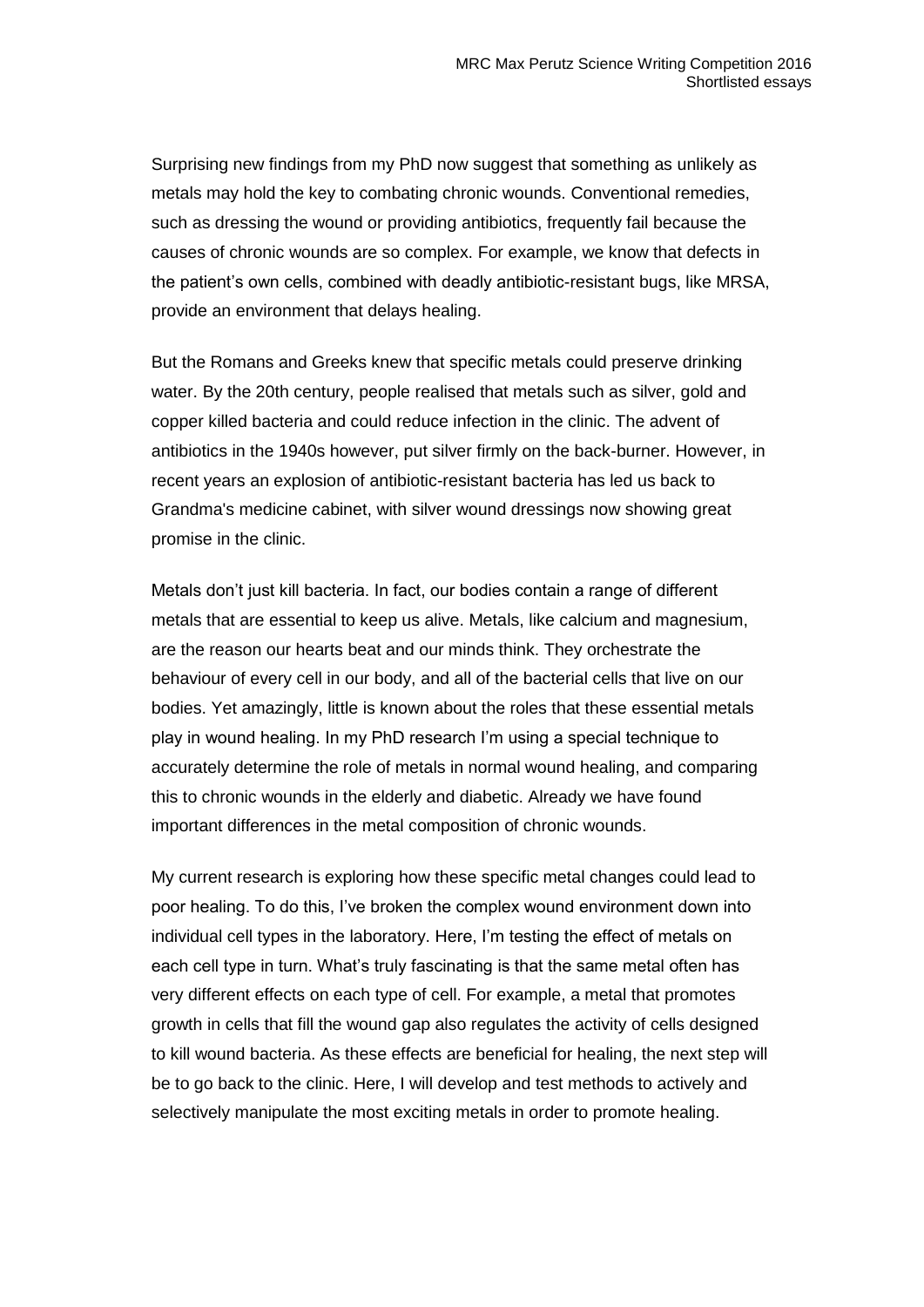So what does the future hold? High levels of diabetes and an ageing population mean that developing a debilitating chronic wound at some point in our lives remains a very real possibility. My research into metals could change this. I hope that, in just a few years, effective new treatments for chronic wounds will substantially improve the quality of life of your elderly neighbour, your uncle, or one day even yourself.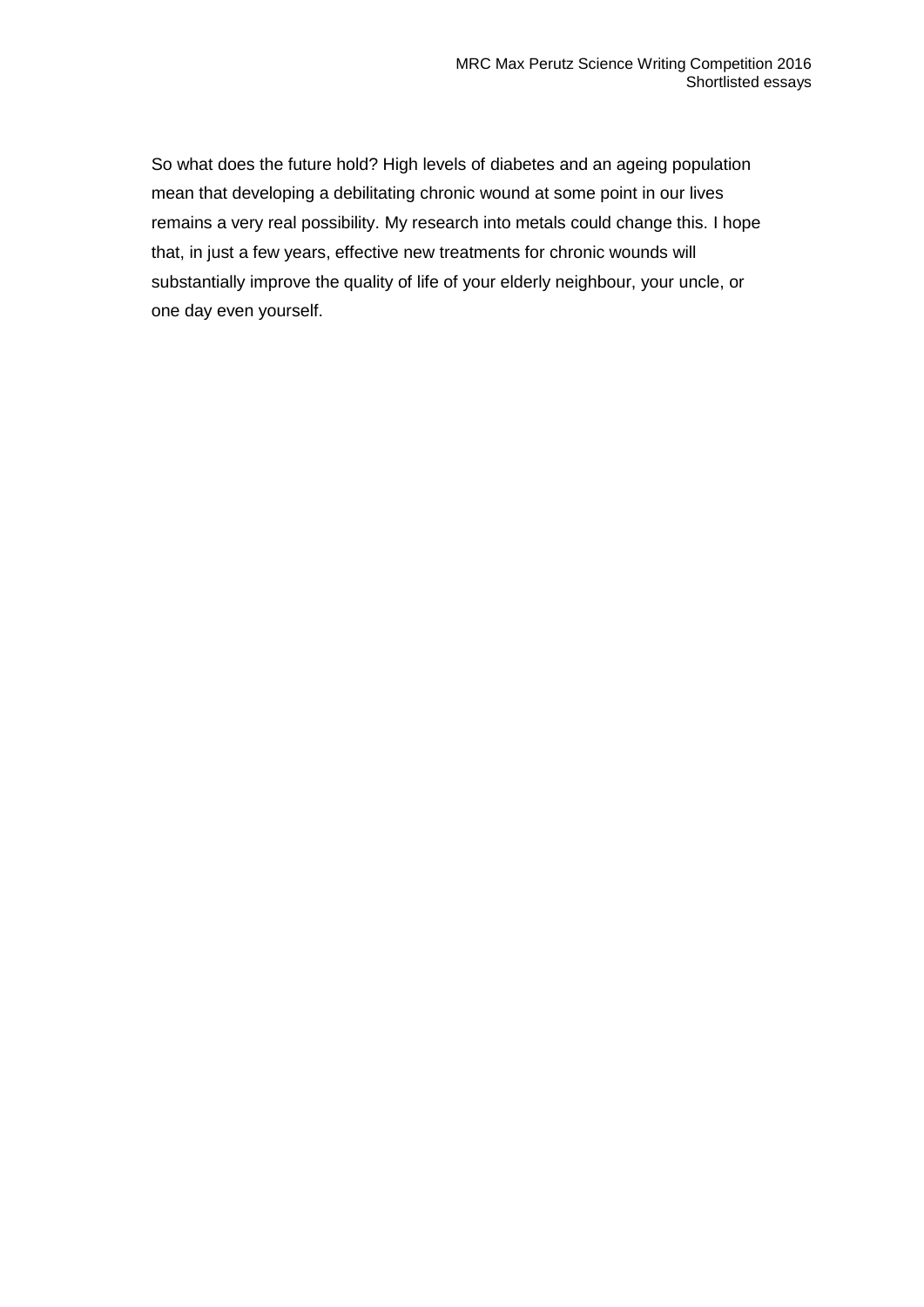#### **Charlotte Spicer, MRC Centre for Neuromuscular Diseases**

#### **The bigger picture**



You'll find me in the lab at my bench, lab coat on, pipette in hand. Today I'm growing cells in tiny dishes, tomorrow I'll be on the microscope taking pictures. Zoom out from this image and you'll see the other researchers in the lab.

Some are extracting DNA from human cells whilst others are trying to make sense of their data. Zoom out further still and you'll see the doctors and nurses in the hospital next door. They're working with

patients, running trials and exploring new treatments.

My work is part of a big picture. Laboratory scientists, doctors, nurses, patients, we all work together as part of a 'translational' research team. Translational research is a two-way bridge between basic lab science and clinical trials. In the lab, we investigate diseases at a cellular level and attempt to turn our findings into effective treatments that can be tested in patients.

Meanwhile, doctors make observations about diseases in patients and this insight can further guide our research. It is thanks to this translation and the cooperation of a team of investigators at University College London (UCL) and the University of Kansas that we are now able to give hope to patients with a rare, muscle disease called inclusion body myositis, IBM for short.

When I tell people I study IBM, most are unaware of its existence. IBM is a debilitating disease that affects people in mid to late life and causes their muscles, particularly those in their arms, legs, wrists, fingers, and neck to become weak and waste away. As you can imagine this can make even the simplest of everyday tasks like walking up stairs or even getting out of a chair an endless struggle and patients can end up reliant on a wheelchair to get around. As the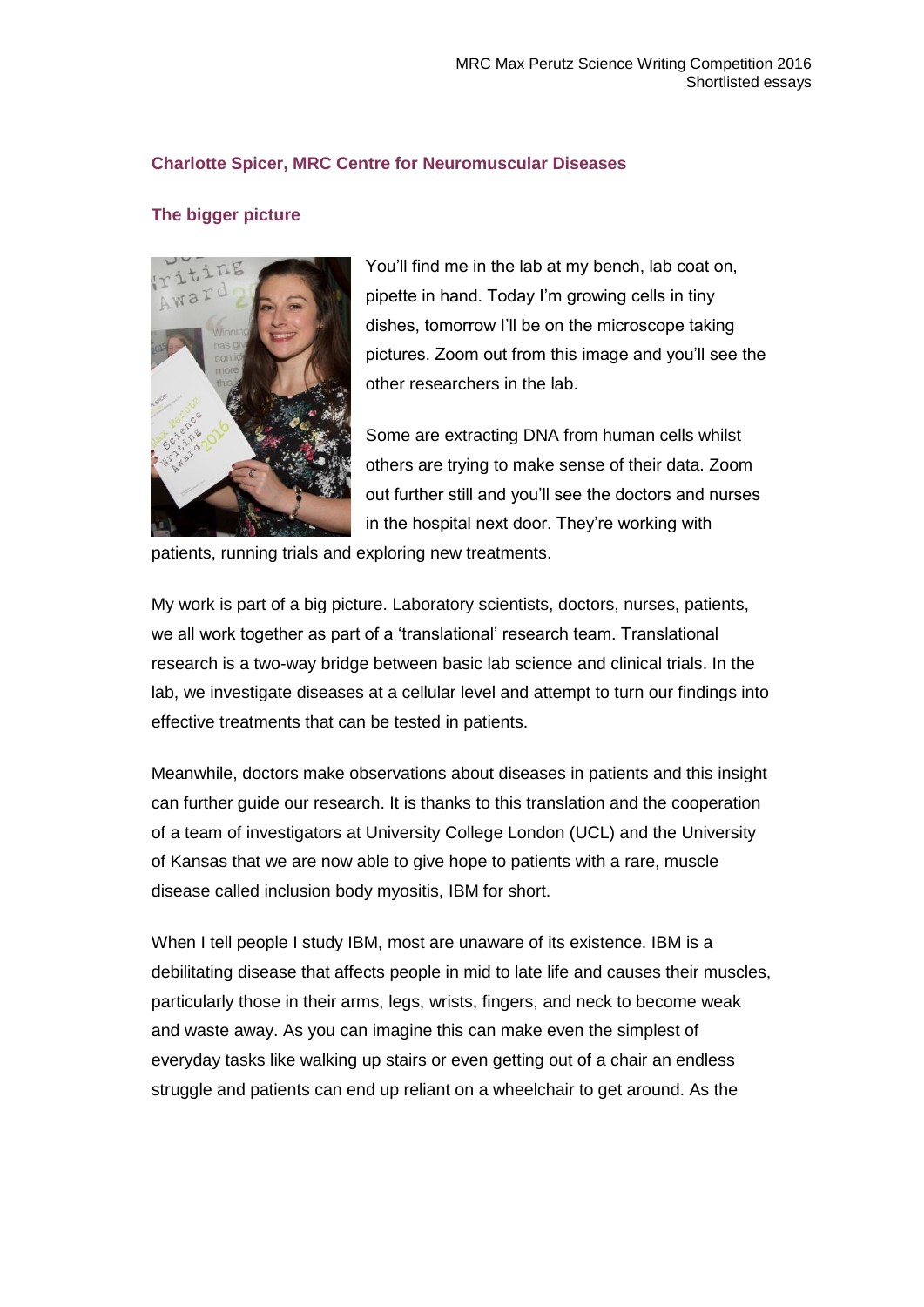disease progresses, they may even have difficulty swallowing and breathing as these muscles deteriorate.

Being diagnosed with a disease that even medical professionals know so little about can be a daunting experience. Think how it must feel to then find out that there is no treatment, as is the case with IBM. But what can we do to change that?

Muscles of IBM patients contain 'inclusion bodies'. These are abnormal clumps of excess proteins which are thought to be harmful to the muscle cells. Normally cells are able to get rid of excess proteins by switching on a process called the heat shock response. The main players in this process act as bin men, helping dispose of old, damaged and excess proteins, thus protecting the cells from damage. In IBM however, this process does not function as effectively. We wondered whether giving muscle cells a helping hand with the disposal of these excess proteins would protect the muscle and keep it healthy. We could do this by boosting the heat shock response with a drug called Arimoclomol.

Sounds promising? Yes, but how do we know if this drug works in practice? To answer this, we needed models that replicated the disease. We started by growing muscle cells from rats in a petri dish and encouraging them to make excess protein, mimicking the muscle cells of IBM patients. When we treated these cells with Arimoclomol, the excess protein levels were reduced and the cells were healthier and survived longer than the untreated cells.

Next we used genetically modified mice to see how the drug worked in a whole living system. These mice had symptoms resembling IBM in patients, including muscle weakness and damage associated with inclusion bodies. Would Arimoclomol have the same benefit in this animal model as in the cell model? Remarkably, treating these mice with Arimoclomol reversed signs of the disease and improved their muscle strength.

Our findings in the lab proved that Arimoclomol is beneficial in both cell and animal models of IBM so where does this lead next? Will Arimoclomol work in patients? A safety trial in a small number of patients has shown that Arimoclomol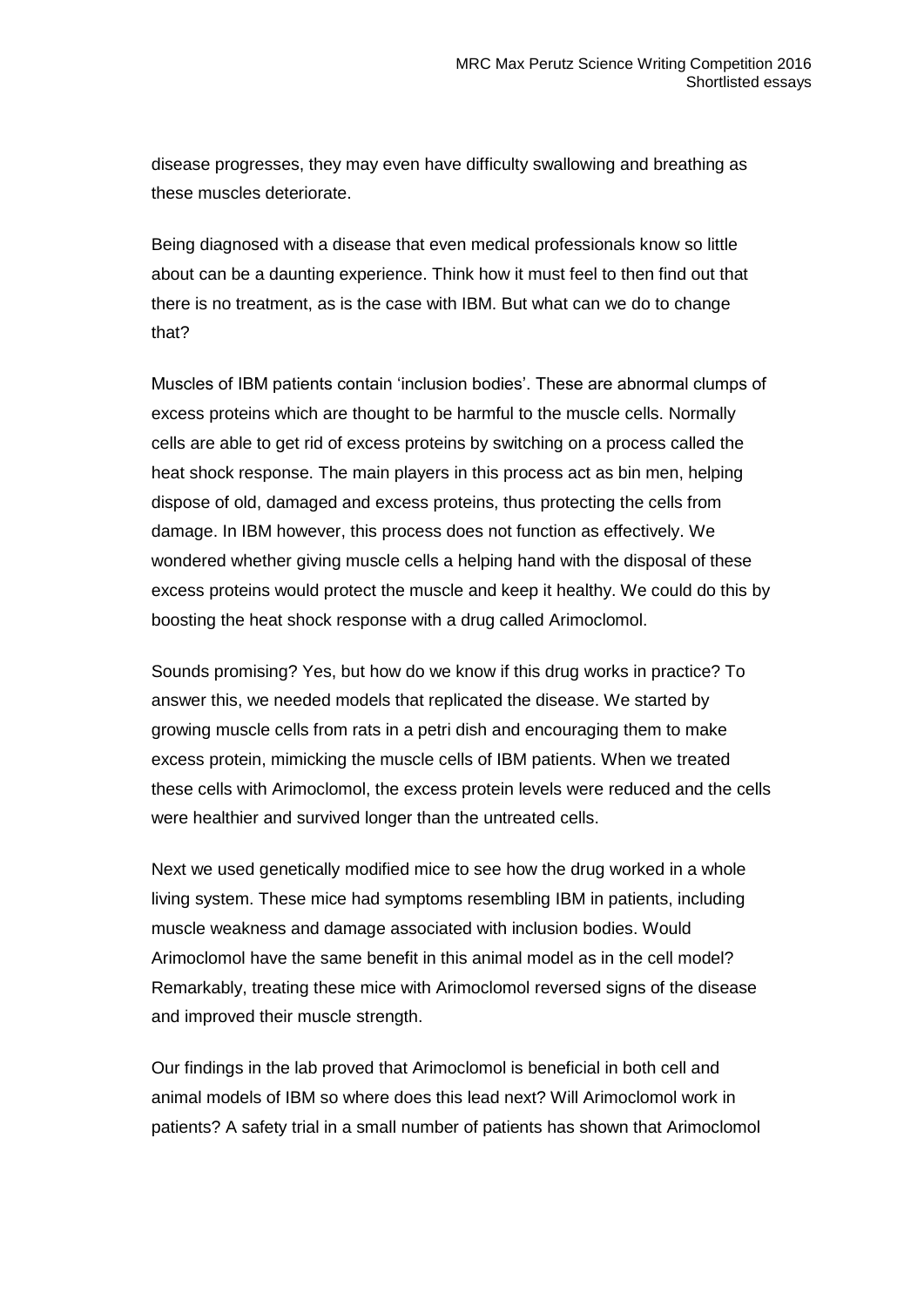is tolerated and a full clinical trial will soon be underway to see if it can slow the disease progression and improve muscle strength in people with IBM to ultimately improve their quality of life. Meanwhile I'll be delving deeper into the mechanisms causing IBM.

It is exciting that Arimoclomol has the potential to be the first effective treatment for patients with IBM and I am proud of the contribution I have made to this research. I am motivated, like all those in my field, by the desire to change the outlook for patients with incurable diseases. Most importantly, this story highlights the power of translational research. Hard work, persistence, teamwork and communication can help address such considerable challenges as finding treatments for debilitating diseases like IBM.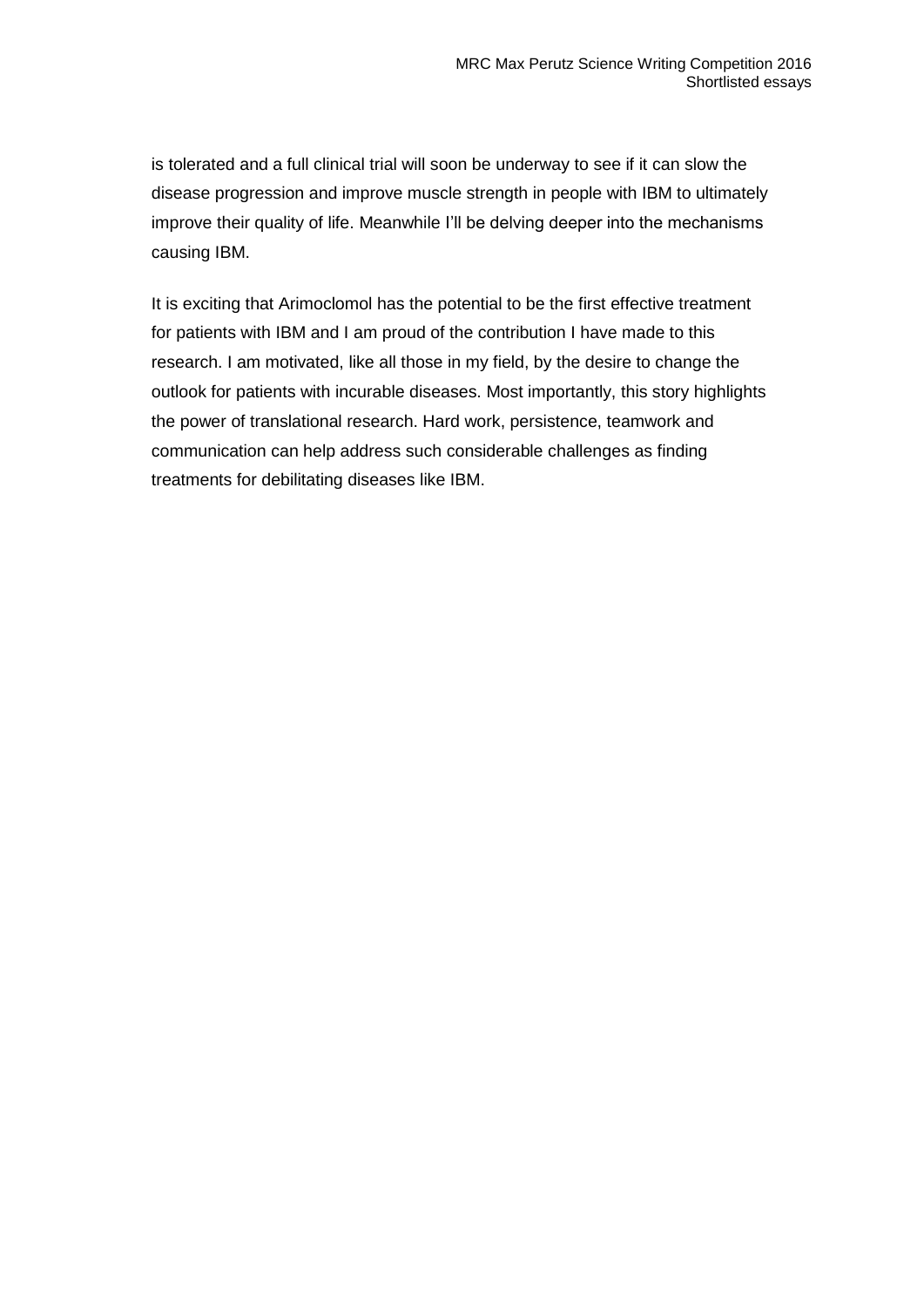#### **David Allsop, University of Dundee**

#### **Chewing the fat – new approaches to tackle the obesity crisis**



Returning from work or school after another dull day, you wearily switch on the TV. The news is on, and suddenly your attention is caught by the headline story. There is an epidemic. In countries west and east, rich and poor, it is spreading. Over 10 per cent of people in the world are sufferers and thousands in Britain have succumbed this year alone. There is no vaccine.

You'd be forgiven for thinking this is the first page of script from a clichéd Hollywood blockbuster, but hidden among the melodrama there are real headlines and a serious story. The affliction in

question? Obesity.

Obesity occurs where too much energy is put into the body from the food we consume and not enough is used up, mainly through exercise. Fats are valuable fuel sources, so the body readily stores it whenever it can.

Nevertheless, many don't consider it a disease. Most people would prescribe a dose of self-control to prevent over-indulgence, or perhaps an injection of motivation to get out and exercise more. But whilst both these would doubtless help, the issue isn't one that's going away any time soon. Some have estimated obesity costs an eye watering £8 billion to the NHS every year, a figure that is increasing all the time. This problem creates a huge financial drain on our society – so the incentive for cutting levels of obesity in the general population is strong.

Piling on the pounds is not, in itself, usually the primary concern – rather, it's the myriad of problems that can stem from obesity. Type 2 diabetes is the most wellknown example of a condition that often starts with obesity, but it has also been strongly linked with many other health problems – from liver disease, to high blood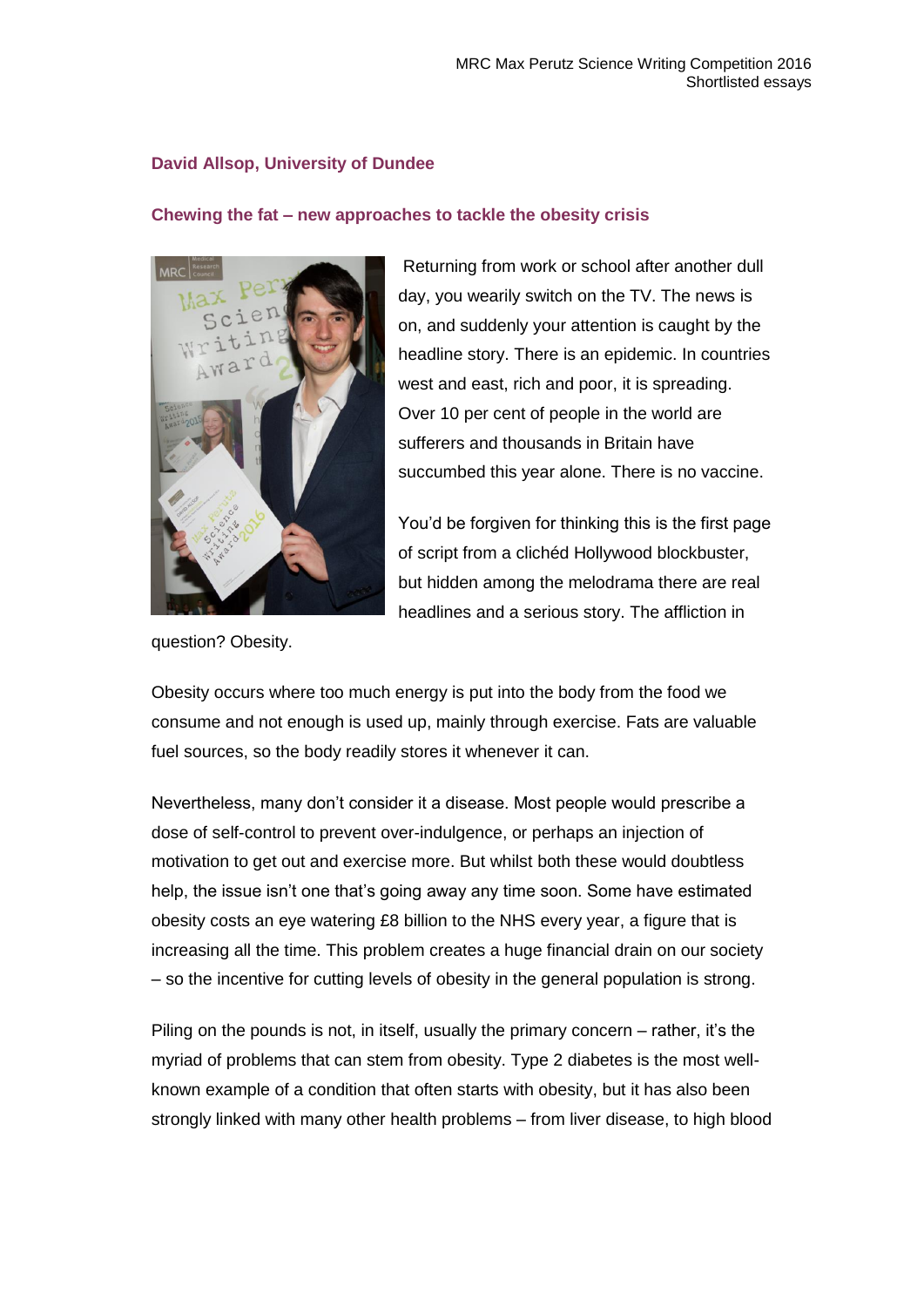pressure and even some forms of dementia. From complication to complication, a seemingly simple condition can be the first step onto a slippery slope that causes so many of us to require medical attention year after year.

In my PhD research, I am particularly interested in investigating how obesity relates to Type 2 diabetes and Alzheimer's disease. It's known that all three are linked, but we don't yet know exactly how.

So how do you go about understanding the ways in which so many different interconnecting conditions are related? One solution is to look for the common factors. I work on one, a type of protein which is known to be active in the brain and is involved in the processes that ultimately cause brain cells to die in Alzheimer's. Its name is Beta site APP Cleaving Enzyme 1. This is a bit of a mouthful, so we shorten it to BACE1- pronounced 'base 1'.

Besides the brain, BACE1 is also found in many other parts of the body, where its function has been largely ignored. Interestingly, by removing BACE1 from the whole body – that is, preventing it from being produced – we can prevent mice from putting on excessive weight, even when they are fed a high fat diet. These mice, which normally would also be diabetic, are protected from developing the disease.

But how is BACE1 working? And in which organs beyond the brain is it most important? My research can be thought of as detective work, and the case can be solved through the process of elimination. Modern genetic techniques enable us to make precise models in which we can remove almost any protein from specific cell types or tissues in mice.

Because of the obvious importance of adipocytes (fat cells) in obesity, I am using genetically modified mice that lack BACE1 in their fat cells. The protein continues to function normally everywhere else, so if preventing BACE1 from being made in adipocytes also prevents obesity and diabetes in the same way as removing it from the whole body, then we will know that the adipocytes are amongst the most critical cells in which BACE1 operates.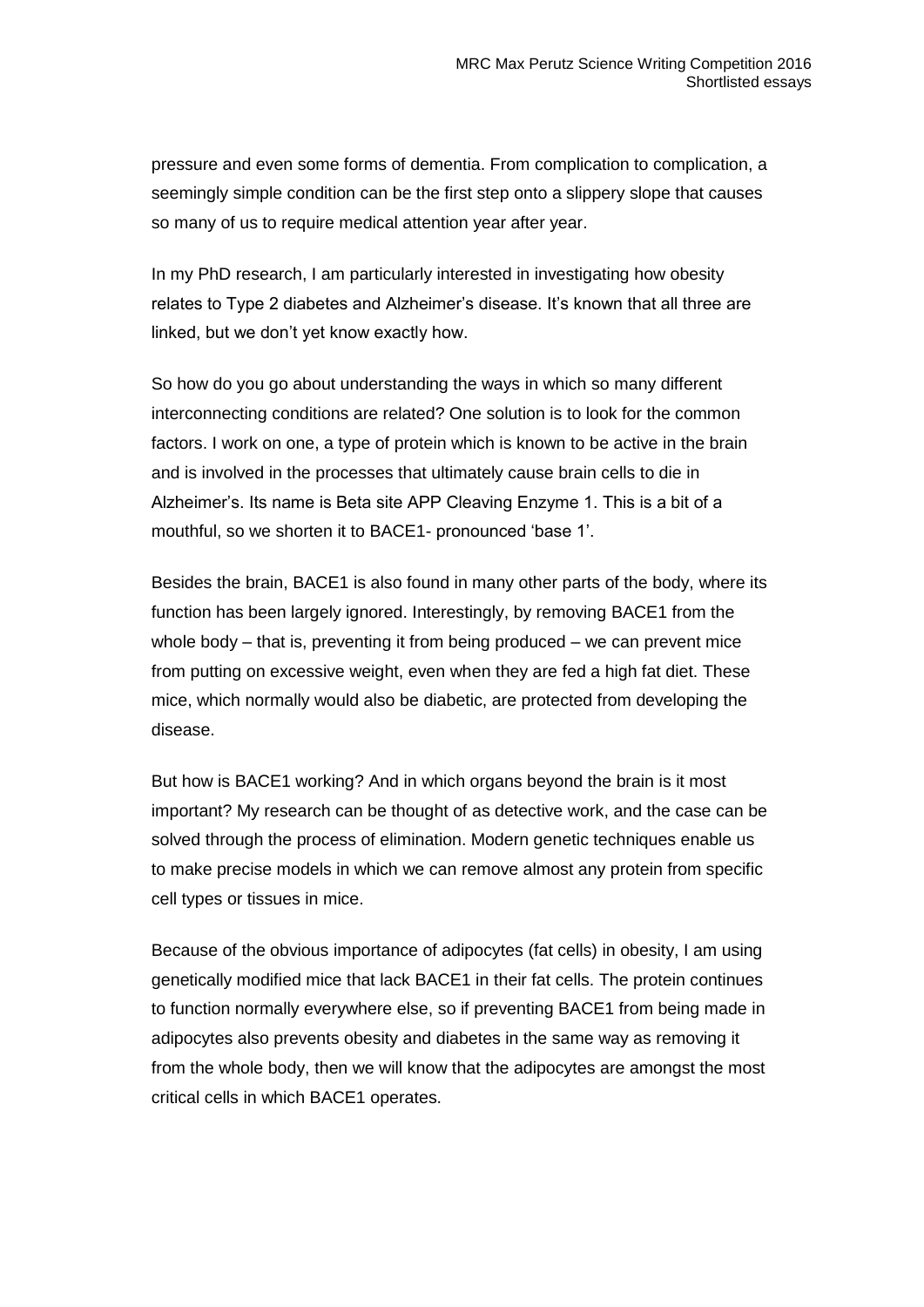Ultimately, the aim of my research is to find a way of lowering BACE1 levels with a drug that would make it harder for the body to put on weight in the first place, before any serious health problems arise. If we know that altering BACE1 in adipocytes could impact upon the progression of obesity, then we will have uncovered a target for such a drug.

Sadly, we don't envisage a world whereby targeting levels of BACE1 in the body will allow you to eat 10 bags of crisps a day whilst remaining slim – no drug is likely to be this effective! The story of obesity is complex, but by trying to understand the biology behind the various processes involved, we can begin to reduce the burden – on our health services, our economy and our waistlines.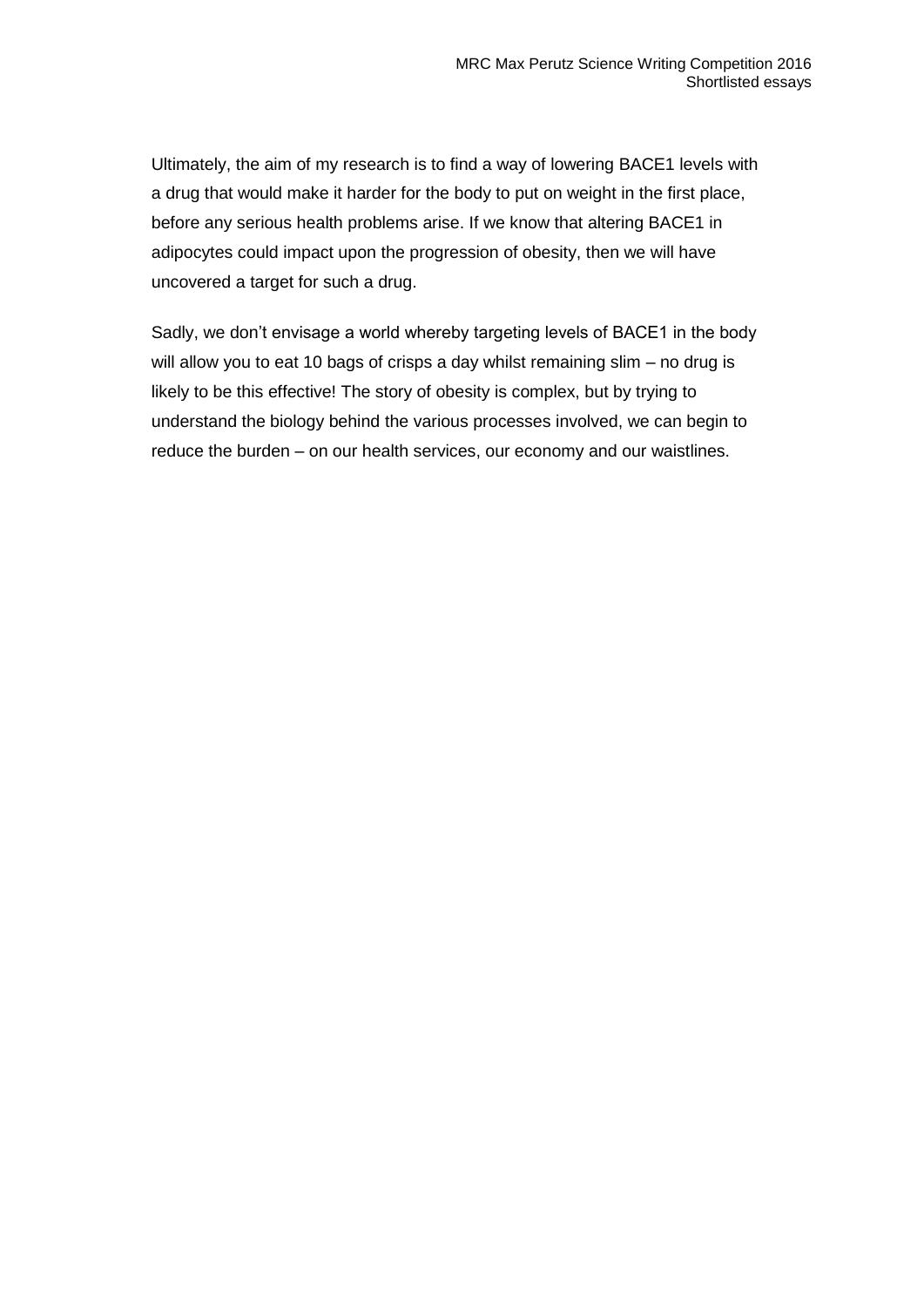#### **Thomas Crowley, University of Birmingham**

#### **Joints remember, for better or for worse**



Think about the last hour. How busy was it? We may feel fairly relaxed for hours at a time, but inside your body, every day, every hour, every minute in fact, microscopic cells are fighting a colossal battle. This war, for the most part, is fought silently and without you even noticing, but it is there, making that relaxed hour actually one of the most exciting events in the natural world.

The battle is inflammation, a natural activity involving an immense arsenal of cells, toxins, chemical signals

and communication, held in balance between two dangerous opposites. Too little inflammation is akin to surrender, making you susceptible to microbial infection. Too much turns into friendly fire, producing diseases characterized by constant inflammation.

This might sound like a tightrope walk, but the overwhelming majority of inflammatory episodes are a brief nuisance you are barely aware of. An itchy spot where an insect has bitten you, the red welt when you're scalded, these represent a carefully orchestrated war held perfectly in check beneath your skin.

Inflammation is based on communication between white blood cells circulating in your blood and tissue-resident cells, which live permanently in one area of your body. White blood cells are the soldiers of the immune system, patrolling the blood until a danger signal alerts them to infection or injury. This danger signal allows them to home in, arriving en masse in the damaged area, releasing toxins to kill microbes and infected cells, or engulfing them whole to destroy them internally.

This homing system couldn't work without tissue-resident cells, like fibroblasts. These cells used to be thought of as structural, just bricks and mortar giving tissue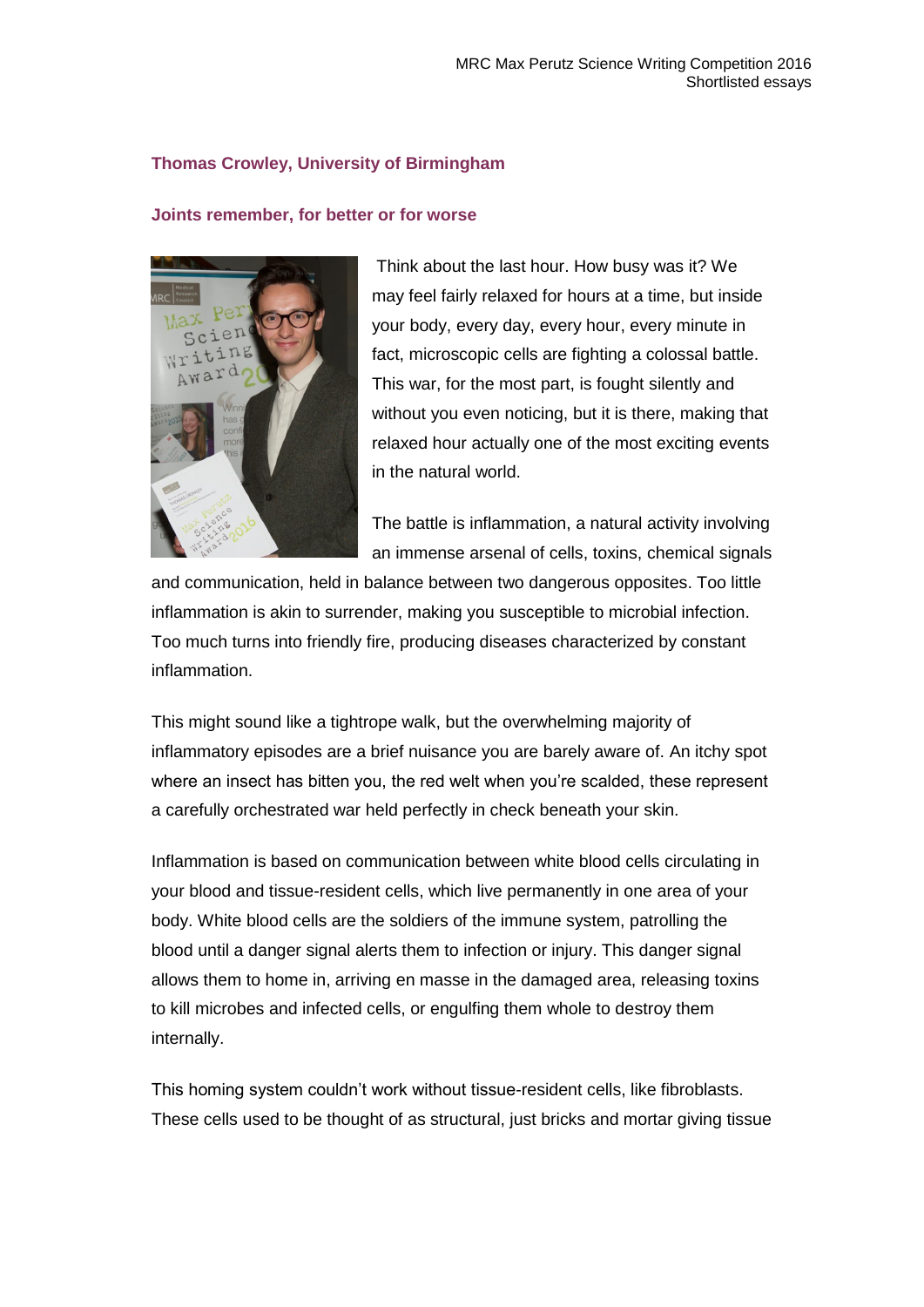shape. We now know that they not only recruit white blood cells, but also activate them, keep them alive, and tell them when they can leave the inflamed site. They act as commanders to the soldier white blood cells, and understanding how commands go wrong could help produce new drugs targeting chronic inflammatory diseases.

Rheumatoid arthritis affects hundreds of thousands of people in the UK. It causes constant joint inflammation and pain, eventually destroying joint cartilage and bone. To combat this disease, I research the fibroblasts living in the joint. If cells receive a danger signal once, this will trigger the usually short-lived inflammatory episode we all experience. This includes release of alarm calls that recruit white blood cells. Repeated exposure is much more like the start of a friendly fire scenario of too much inflammation.

I repeatedly expose healthy and rheumatoid joint fibroblasts to danger signals to search for differences in how healthy and diseased cells regulate the inflammatory episode. Do they carefully maintain the balance of 'just enough' inflammation? Or do they respond with ever greater strength, until friendly fire pushes the joint to become permanently inflamed?

One danger signal causes fibroblasts to release alarm signals. If however, cells are exposed to a danger signal, allowed to recover, then exposed to another danger signal, their response is much greater. Several of the alarm signals I have studied are released in three times greater quantities when cells are stimulated the second time. This means fibroblasts remember danger and learn from it, so when they experience it again their response is several times greater.

If you called for help, people nearby would hear you and respond. Now imagine after that first time you started carrying a megaphone. The next time you need help you could shout three times louder, so many more people would hear you and respond.

This is exactly what the joint fibroblasts do. Interestingly, the joint is not alone. Fibroblasts from the tonsil also show this memory, whilst those from the skin do not. The increased volume sounds like a good thing, but remember that the silent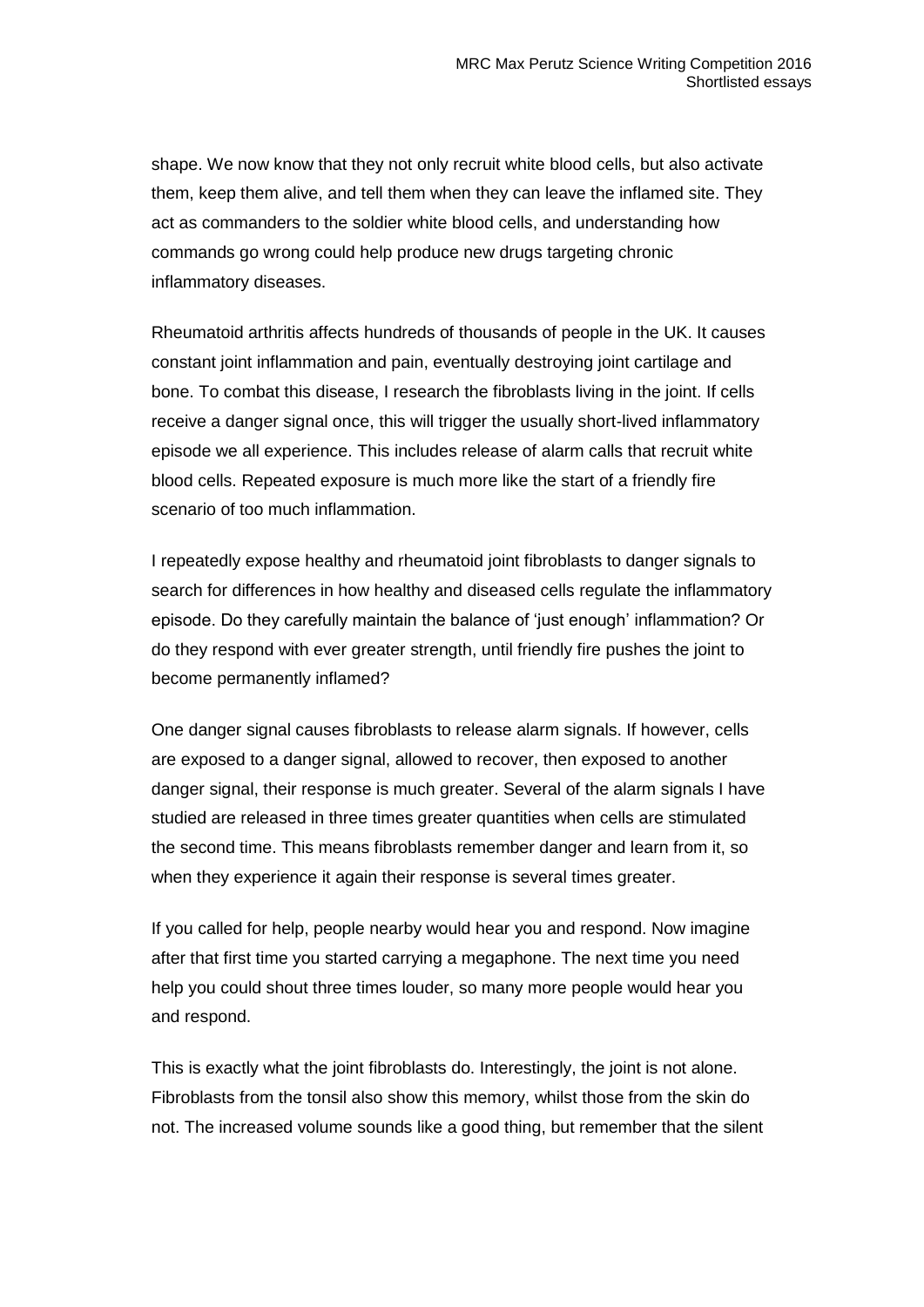war of inflammation is a careful balance. Will shouting too loud attract too much of a crowd? Will too many soldiers mean an overreaction to the situation? And why is it that some areas get a megaphone and others don't?

The truth is, I don't know, but I'm working on it. If I can answer these questions we may better understand why friendly fire occurs. If we can understand that, we can develop new drugs to bring it under control. By studying other areas of the body, we may also see the same pattern in other chronic inflammatory diseases, and develop a drug not just for rheumatoid arthritis, but one that can treat inflammatory diseases in different areas of the body.

The joint remembers, and whether this is good or bad is yet to be understood. Its memory, and that of other areas of the body, may be the key to peace in the silent war. Maybe it could be the answer to chronic inflammation. Maybe your last hour could be as relaxed as you thought it was after all.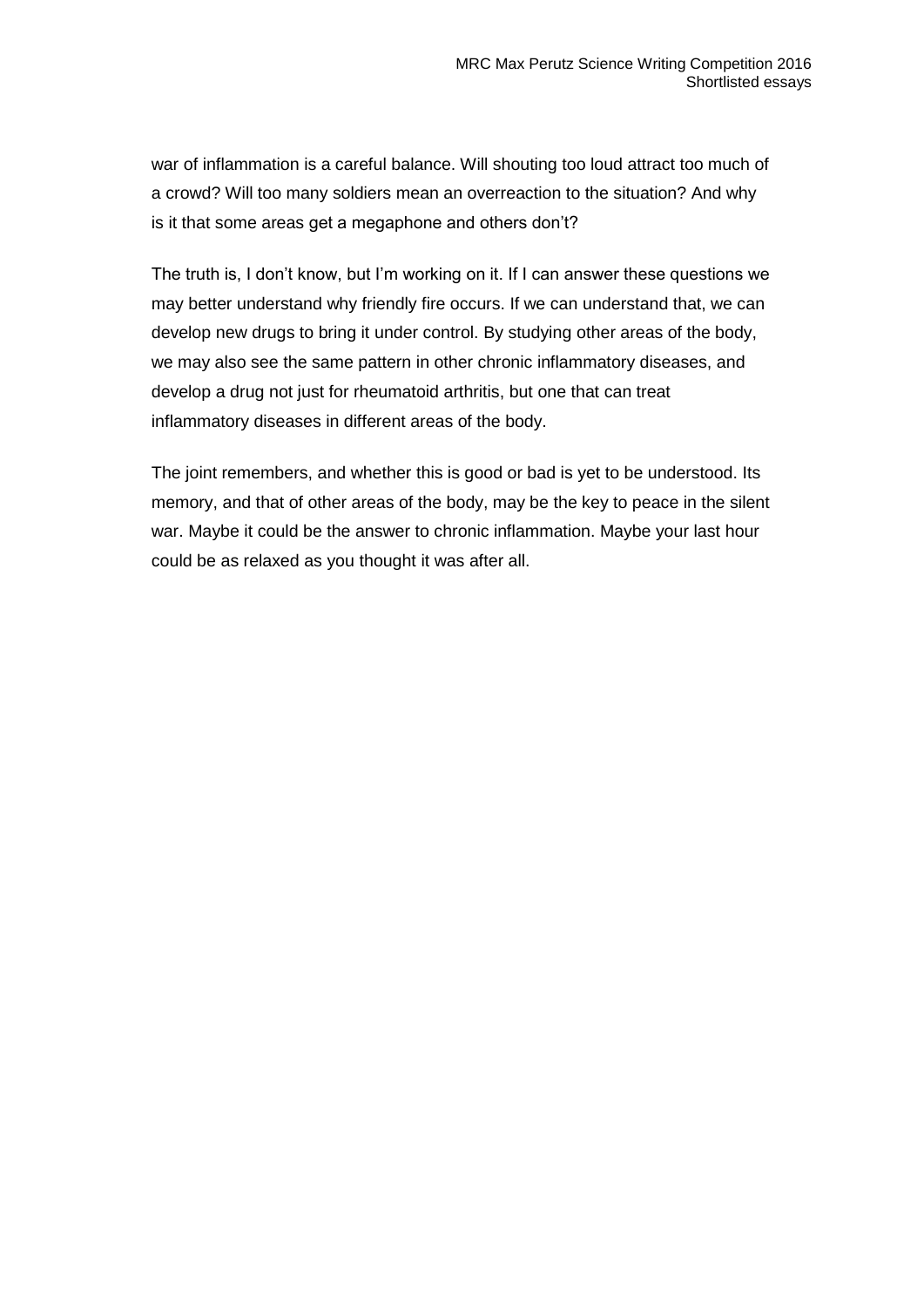#### **Victoria Allan, The Farr Institute of Health Informatics Research**

#### **Preventing a heart that goes ba-boom, ba-, ba-, ba- , -boom, ba-boom**



Your heart is a mighty engine. Sitting in the centre left of your upper chest, it beats tirelessly to ensure that your brain, kidney, liver and lungs are all adequately fuelled. Size-wise, it's about as small as two clenched fists. Structurally, it consists of pumping chambers, values, and pipework, and is powered by a series of electrical impulses. Each component of the heart's system works together in an orderly sequence: ba-boom, ba-boom, ba-boom, baboom.

Unfortunately, as with all great feats of engineering, the heart malfunctions sometimes. A blocked pipe: heart attack. A weakened pump: heart failure. An electrical fault causing the heart to beat in a rapid or disorganised manner … baboom, ba-, ba-, ba- , -boom, ba-boom: Atrial Fibrillation.

Yet despite being the world's most common heartbeat disorder, atrial fibrillation is less well known to people than other cardiovascular diseases such as heart attack and heart failure. Indeed, the first time you are likely to hear of atrial fibrillation is when either you or your family member are diagnosed with it. Atrial fibrillation is so common that the risk of developing it in your lifetime is one in four.

Sadly, living with atrial fibrillation doesn't just mean having a heart that goes baboom, ba-, ba-, ba- , -boom, ba-boom. Living with atrial fibrillation means living with debilitating symptoms like chronic fatigue, shortness of breath, and heart palpitations. Living with atrial fibrillation means living with a leading risk factor for suffering a stroke. Living with atrial fibrillation means living with lifelong medications.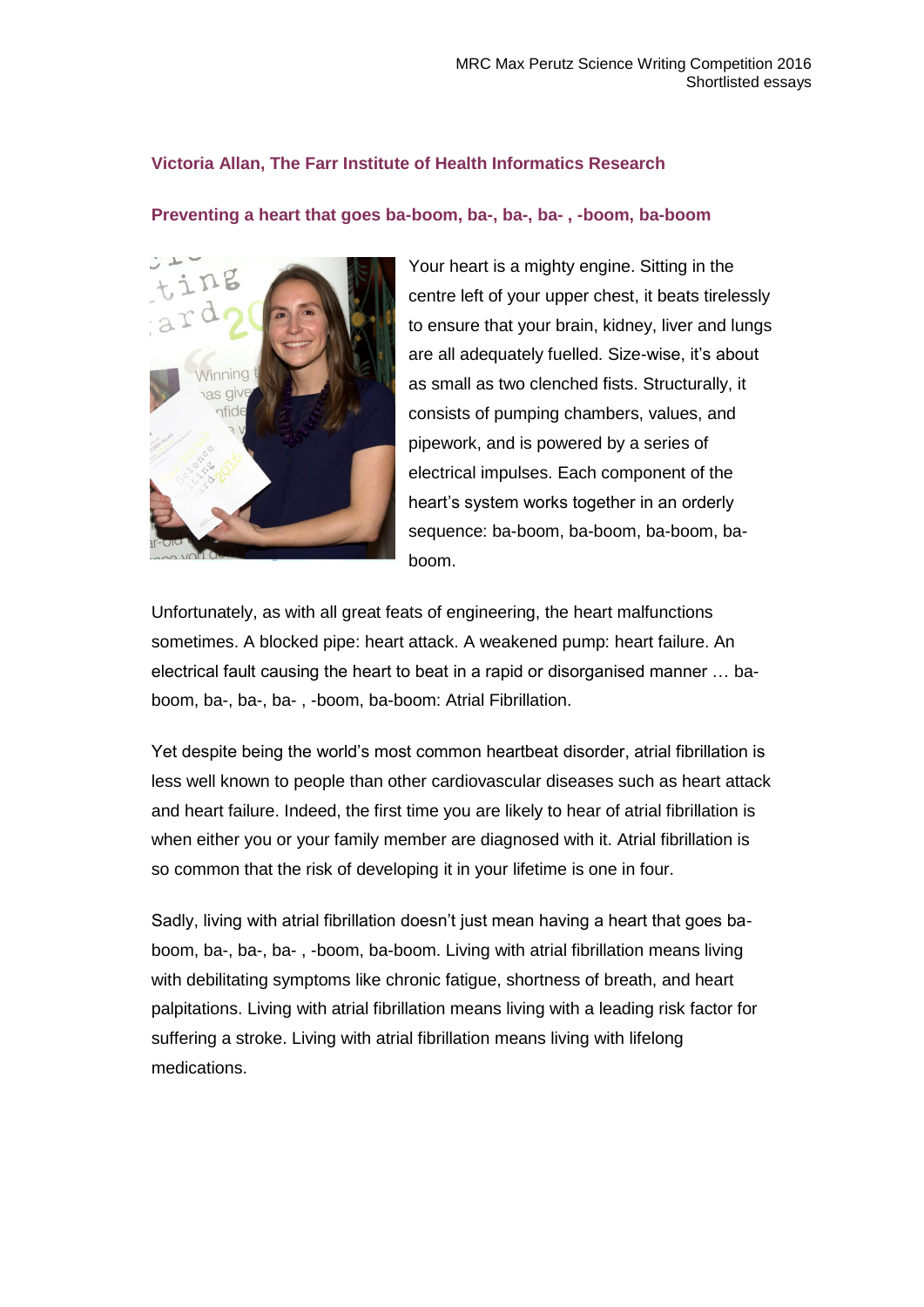Atrial fibrillation can devastate lives and therefore preventing people from developing it is a public health priority. Public health campaigns aimed at quitting smoking, improving diet, and increasing exercise have been hugely successful in cutting the number of people who have heart attacks. But where are the public health campaigns for atrial fibrillation? How can you or I reduce our own personal risks of developing atrial fibrillation?

The truth is there aren't any public health campaigns for atrial fibrillation. The risk factors for developing atrial fibrillation are not very well defined. There have been no clinical trials testing prevention strategies for atrial fibrillation, as researchers do not know which interventions to test, nor the types of people to recruit to take part.

Current understanding about risk factor factors for atrial fibrillation is based on findings from cohort studies. Typically, these studies involve several thousand people who volunteer information about their health behaviours, environment, and medical history; they might be screened for a range of physical and biological measures and then they are followed forward through time to see who develops the disease of interest.

My research takes a different approach to investigating risk factors for atrial fibrillation, and involves the use of electronic health records. Electronic health records concern the digital collection of people's health and health-related information. They are collected routinely each time you or I visit our doctor or attend a hospital appointment. Electronic health records can contain symptoms, diagnoses, drug prescriptions, operations, procedures, results of pathological tests, anthropometric measurements, and health behaviours.

Instead of recruiting several thousand people to take part in a cohort study, electronic health records allow a whole country to become a cohort. Instead of being limited to the information collected as part of a cohort study, electronic health records allow a much wider array of factors to be studied, as well as how these factors may develop and progress over time, and how multiple factors may be interrelated.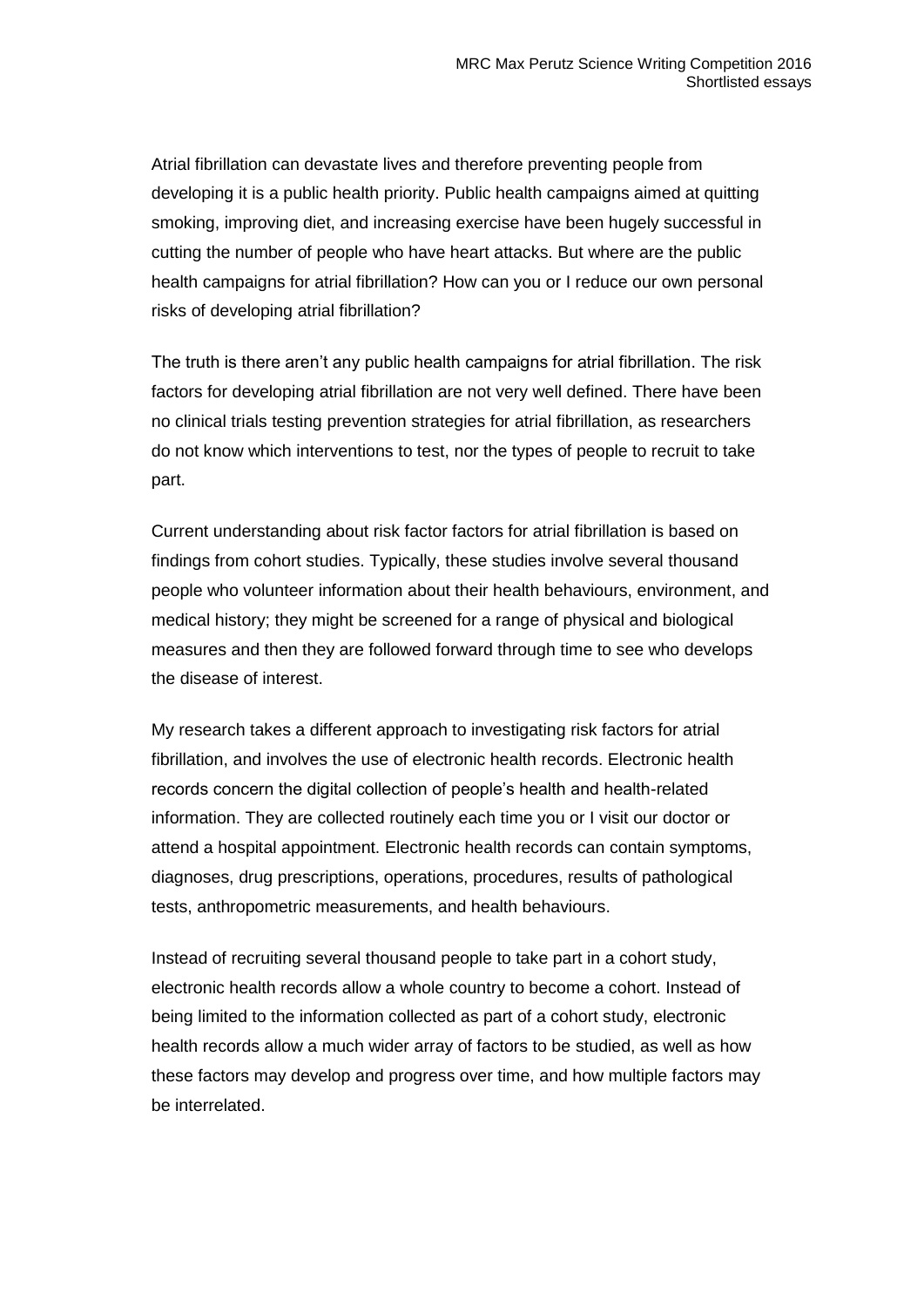Traditionally, researchers have formed study hypotheses based on what they think they know and what they expect to find. However, it could be that the risk factors for atrial fibrillation remain unclear because researchers have been looking in the wrong place entirely.

My research therefore aims to use electronic health records to refine understanding about existing risk factors for atrial fibrillation, as well as to discover novel factors that researchers hadn't thought to consider previously. In this way, I hope to stimulate greater awareness about atrial fibrillation, contribute knowledge to help shape atrial fibrillation prevention strategies, and ultimately lead to a future where fewer people suffer from atrial fibrillation, and more people's hearts keep on beating healthily: ba-boom, ba-boom, ba-boom, ba-boom.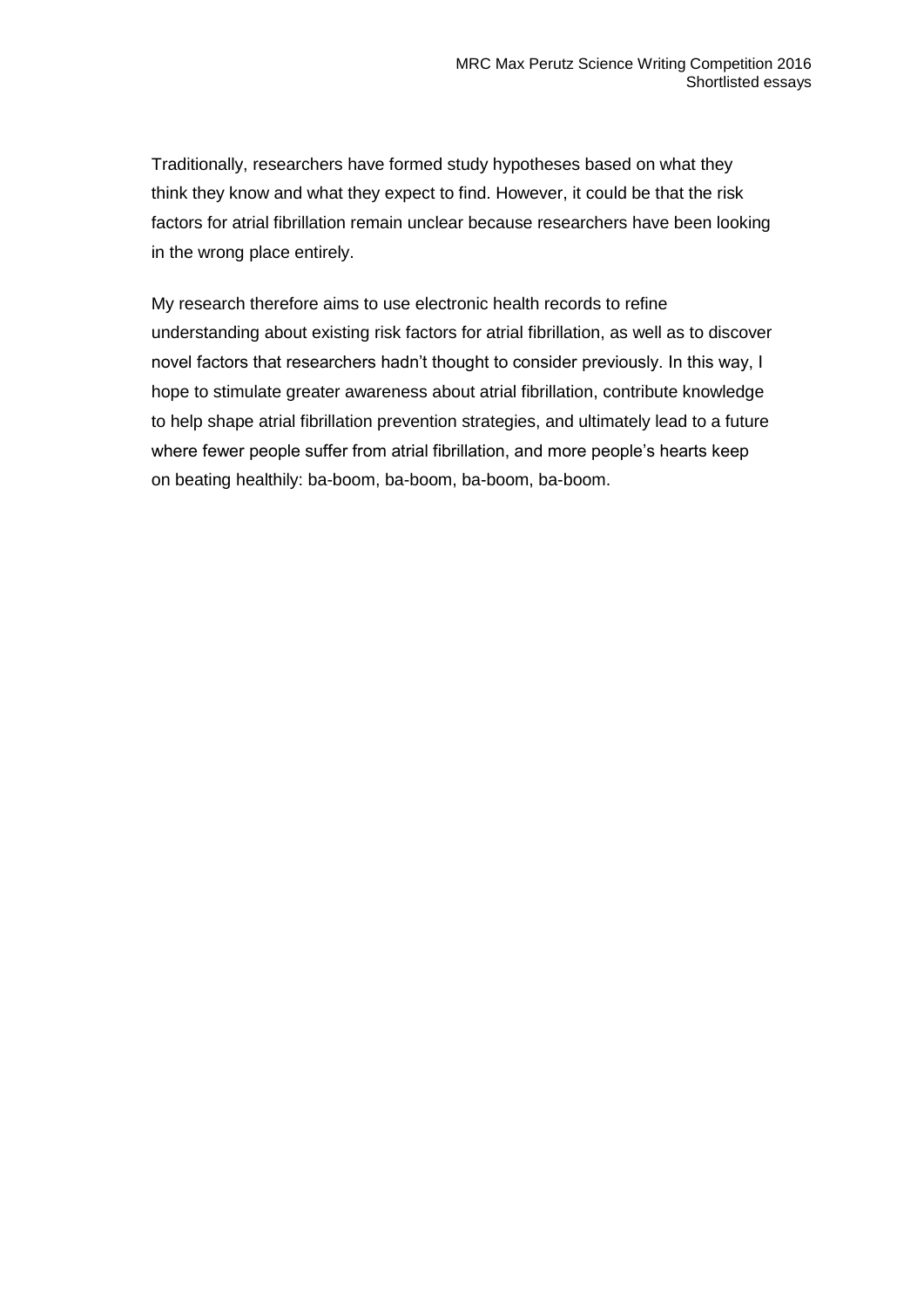#### **Alex Hendry, King's College London**

### **Risk, resilience and Peppa Pig: How studying toddlers at risk for autism could help us understand how to improve their future**



Autism makes life harder: harder to communicate effectively with people, harder to deal with the sights, sounds and smells that the world throws at us, and harder to respond to change. Adults with autism experience higher than average levels of unemployment, social isolation, anxiety and depression.

I became a researcher because I would like to change this, but I have no desire to 'cure' autism. Even if it could be achieved (and better

minds than mine have all but concluded it can't, not least because autism is a spectrum condition that affects people in different ways), I believe that alongside the difficulties that autism brings, come benefits. I'm not just talking about cognitive advantages, such as the findings linking autism with enhanced attention to detail and a systematic thinking style. I mean the benefit to all of us that comes from a world populated by individuals with diverse ways of seeing and being.

The challenge then, is to work out how to make the lives of people with autism less hard without quashing their individuality. To find out what supports optimum outcomes for a person with autism (mechanisms of resilience), and to see whether we can spot early signs of the difficulties that could hamper their chance to fulfil their full potential (mechanisms of risk).

But human development is messy. We are the product of a billion interactions between our biology and our environment. So our best chance at identifying mechanisms of risk and resilience is to observe children in their first few years of life, before such mechanisms become entangled with, and changed by, those complex interactions.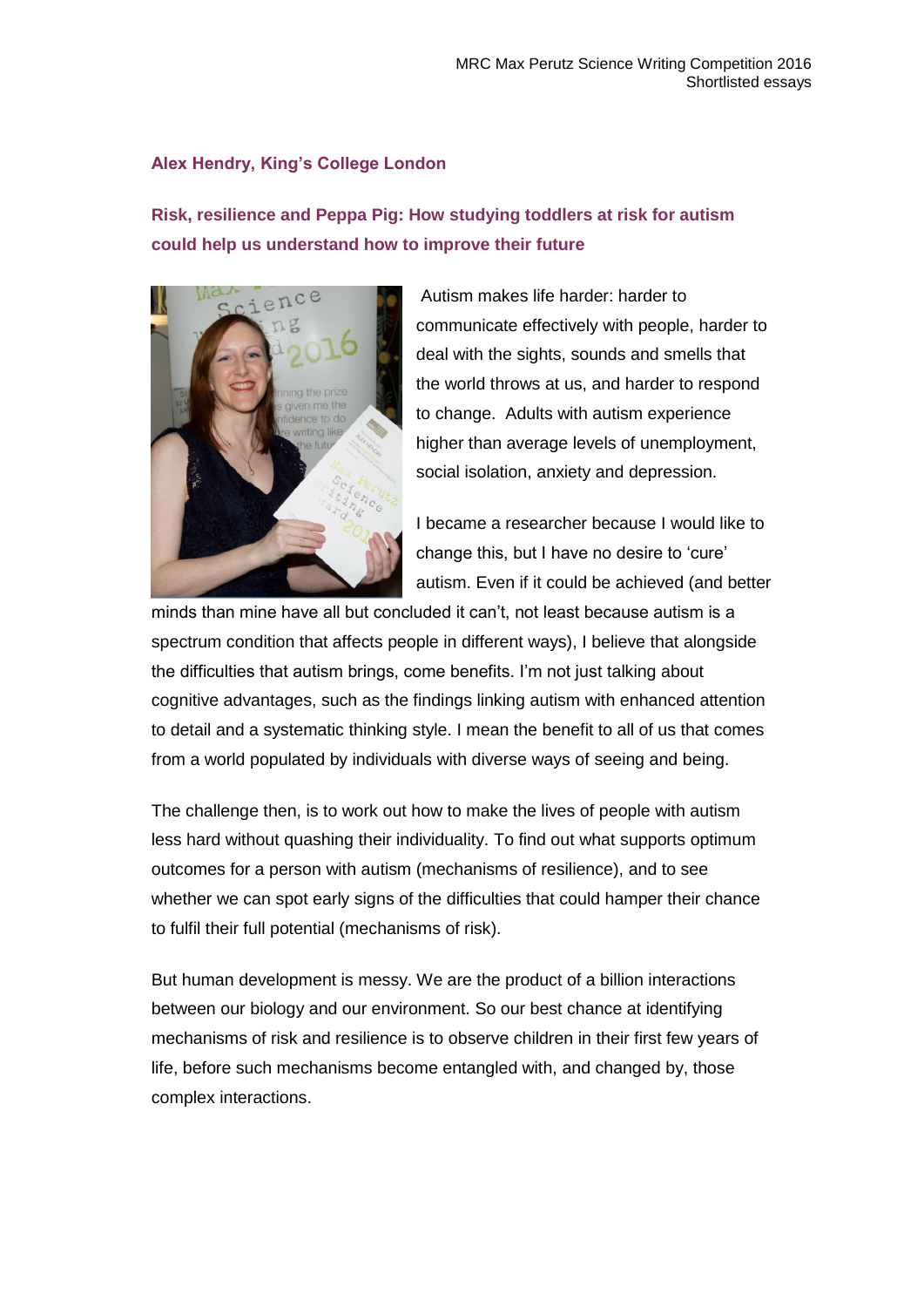That is the approach we take with the British Autism Study of Infant Siblings project: we closely monitor the early development of children with a higher than average chance of developing autism (because they have an older brother or sister with an autism diagnosis) and look for signs – or markers – of differences in areas that evidence suggests might be related to the development of autism.

We then investigate how these markers correspond to a range of factors, including early symptoms of autism, general ability level, language skills, and how well the child copes with the age-appropriate demands of life. This is a collaborative effort, involving hundreds of families and researchers with all kinds of specialisms. Our methods range from the low-tech (toys and nursery rhymes feature highly) to the super high-tech (recording brain activity and eye movements to millisecond accuracy).

The area I'm focusing on in my research is executive function. Executive function is an umbrella term for the skills and behaviours involved in problem-solving. These include the ability to focus, stay on track and keep calm, as well as to plan and adapt to new situations. High levels of these skills in early life have been shown to correspond to better relationships with friends and family, better results at school, and better job prospects in adulthood.

We know that many, but not all, children and adults with autism have difficulties with aspects of executive function. Specifically, autism has been linked with problems with cognitive flexibility – the ability to mentally shift gears in response to new information or changing social demands. But we don't yet know when these problems emerge, or how they relate to other difficulties associated with autism.

My research aims to help answer these questions by observing children as their executive function skills are just developing – at ages two to three – and then checking whether those who show early signs of autism behave differently to those who show no symptoms.

There aren't any well-established tasks to test executive function that are suitable for toddlers with additional difficulties with language, social interactions or muscle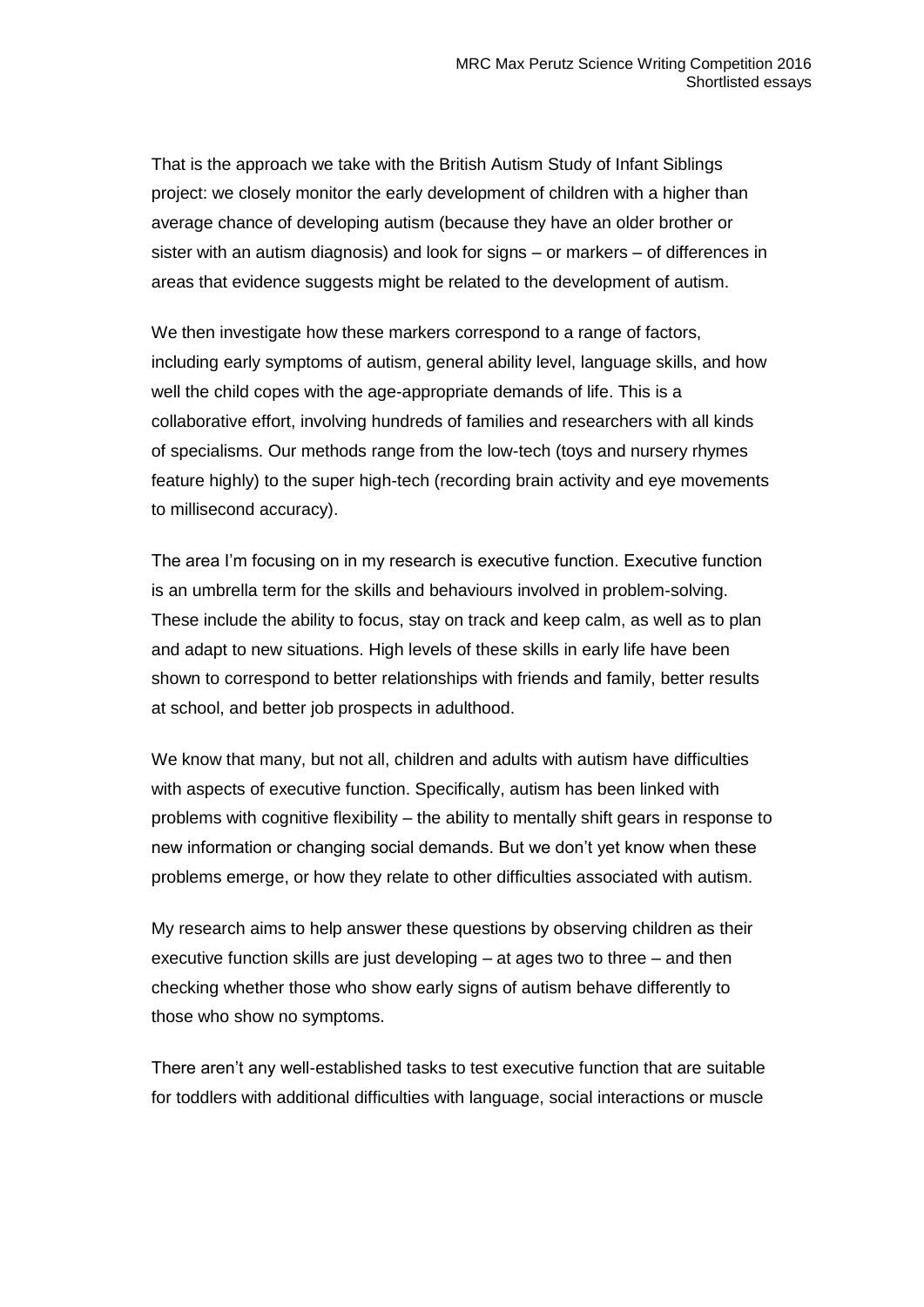control (all common problems among children with autism). So I've had to create some.

I've learned how to use technology and toys to maximise toddlers' performance, and become an expert on how to motivate children with Peppa Pig cartoons, chocolates and stickers. Along the way, I've found that toddlers solve problems in ways most adults would never expect. I'm currently halfway through the study so it's too soon to tell if I am right in my prediction that toddlers with lower levels of executive function go on to show more severe autism symptoms and general difficulties at age three.

If this does turn out to be the case, the next step will be to see whether we can help children at risk for autism to develop stronger executive function skills, and then to assess whether this builds their resilience to the aspects of autism that make life harder. Not to try to cure them of autism, but to help them be the best 'them' they can be.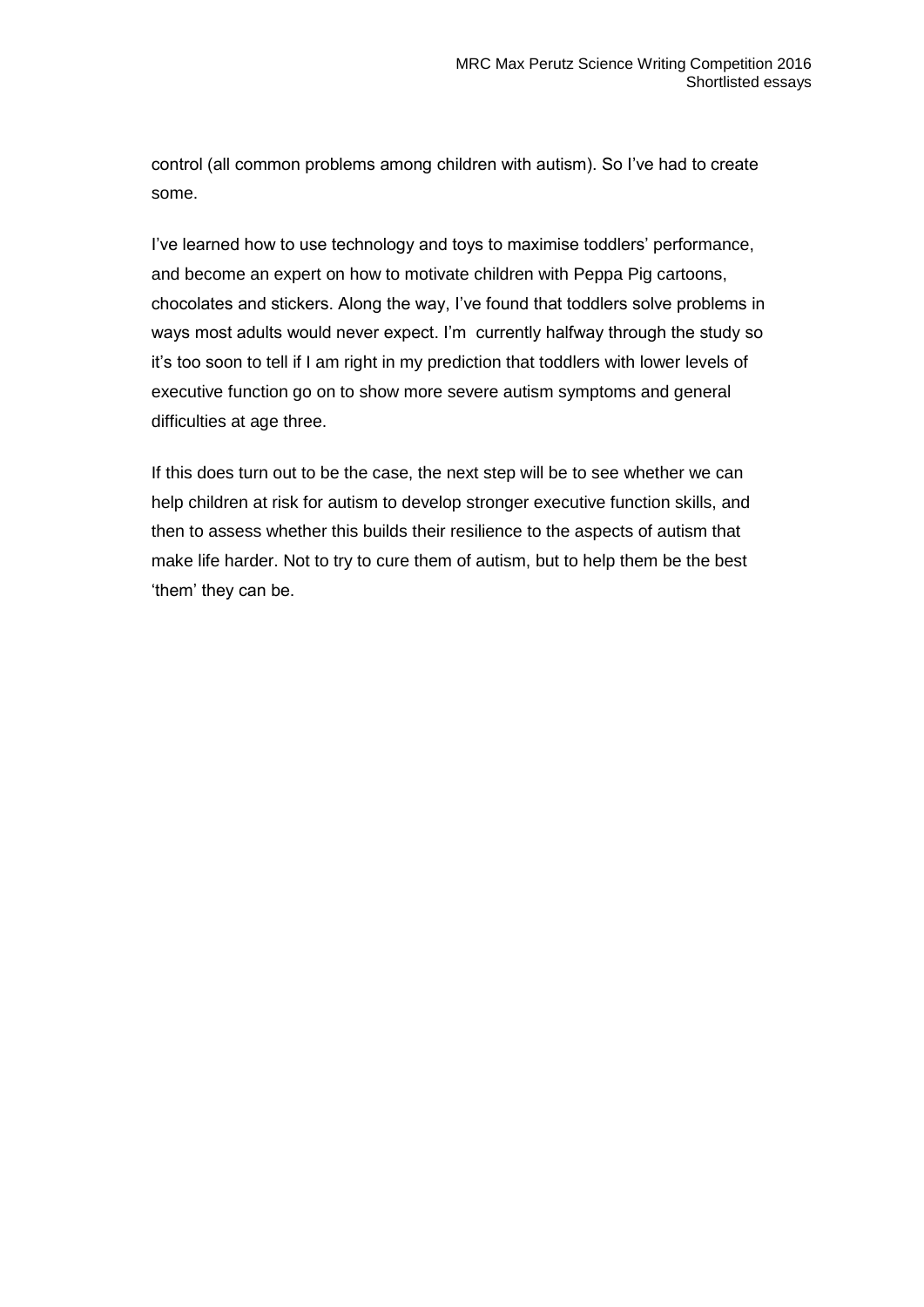#### **Martin Holding, MRC Institute of Hearing Research**

#### **The sound of silence**



It's easy to forget about sound. It's easy to forget about the sound of birdsong as you walk through the park. It's easy to 'zone out' when you're deep into your work in a bustling office or café, the chatter of the people around you disappearing into a distant hum. However, there is one sound that is not so easy to forget. Tinnitus.

This perpetual and persistent, din permeates every aspect of the lives of those who experience it. They cannot tune it out, nor will

their brains get used to it. A lucky few will learn to live with it, to accept it and move on. The less fortunate will be tormented with years of sleepless nights, the inability to concentrate, and even anxiety, depression and suicide.

Too often, people with tinnitus are told by their doctors that nothing can be done, and that they must simply "try not to think about it". Imagine having a constant pain in your stomach, and being told by your doctor to learn to live with it. You wouldn't accept this, and neither should they. More must be done to understand tinnitus and offer a treatment to those who suffer from it.

Tinnitus is not a new condition - it has been recorded as far back as ancient Rome – nor is it a rare one, around 15 per cent of the UK population has it in its permanent form. You yourself will likely have experienced it in its temporary form after going to a loud concert as a ringing, hissing or buzzing in your ears.

And yet, despite this, very little is known about. What causes it? Why is it permanent in some cases but not in others? Why can't we make it go away? In my research I am doing the necessary fundamental science that will help us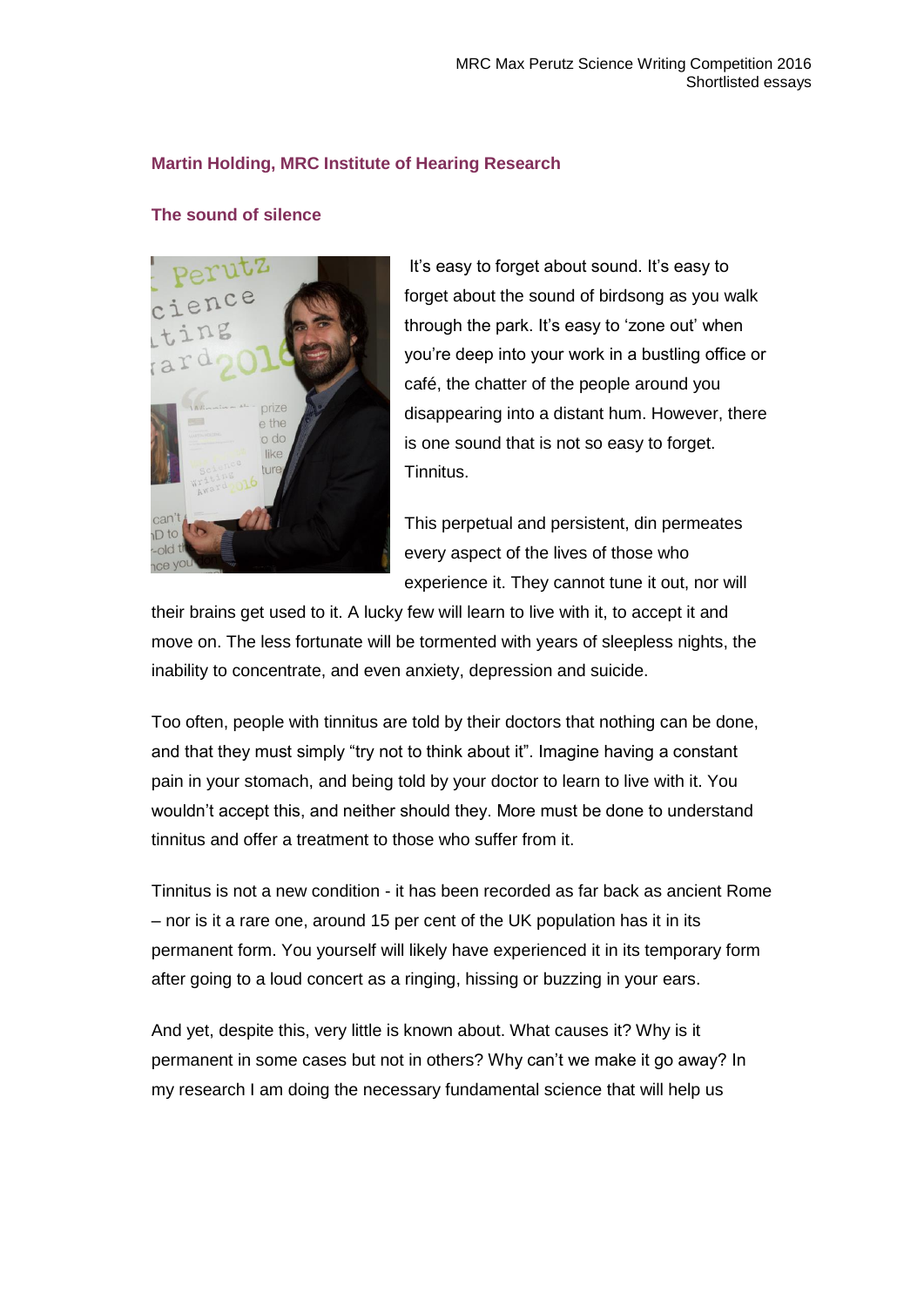understand what we are up against – research that will hopefully lead to future remedies and preventions.

One thing we are almost certain of is that tinnitus is generated within the brain, not the ear. This has led to a host of research on tinnitus using techniques for imaging the brain, such as electroencephalography (EEG) and functional magnetic resonance imaging (fMRI) to try and determine where in the brain tinnitus is coming from.

EEG analyses what brain cells or neurons are doing in the brain, while fMRI targets where those neurons are. This has led to important discoveries. For example we now know that the perception probably arises in the part of the brain associated with hearing – the auditory cortex – and that the neurons of people with tinnitus are firing differently to those without tinnitus.

My research is a new spin on the traditional style of tinnitus research. Up until now most studies have focused on comparing the brain activity of people with tinnitus to people without tinnitus. Unfortunately, we do not yet know enough about the brain to really determine whether the changes observed in these studies are really due to tinnitus or just due to the way different peoples brains are responding – every person's brain is wired differently.

Instead of doing this, my research is comparing the brain activity of people with tinnitus while they are perceiving their tinnitus versus when their tinnitus is 'off'. But how can we turn off someone's tinnitus? We can't do this for people in everyday life, but in the lab we can. For just a few, short seconds, we can induce a phenomenon known as residual inhibition.

We are doing this by playing a masking noise (that is, a noise that is loud enough to cover, or mask, their tinnitus) through headphones. This has the effect of temporarily quietening their tinnitus after the noise has stopped playing. The few seconds this lasts for are just enough to record changes in brain activity. Using state-of-the-art equipment we are now able to look at the brain in far more detail than ever before. By measuring this detail using EEG we can determine with much greater accuracy what changes in activity are the result of the tinnitus. If we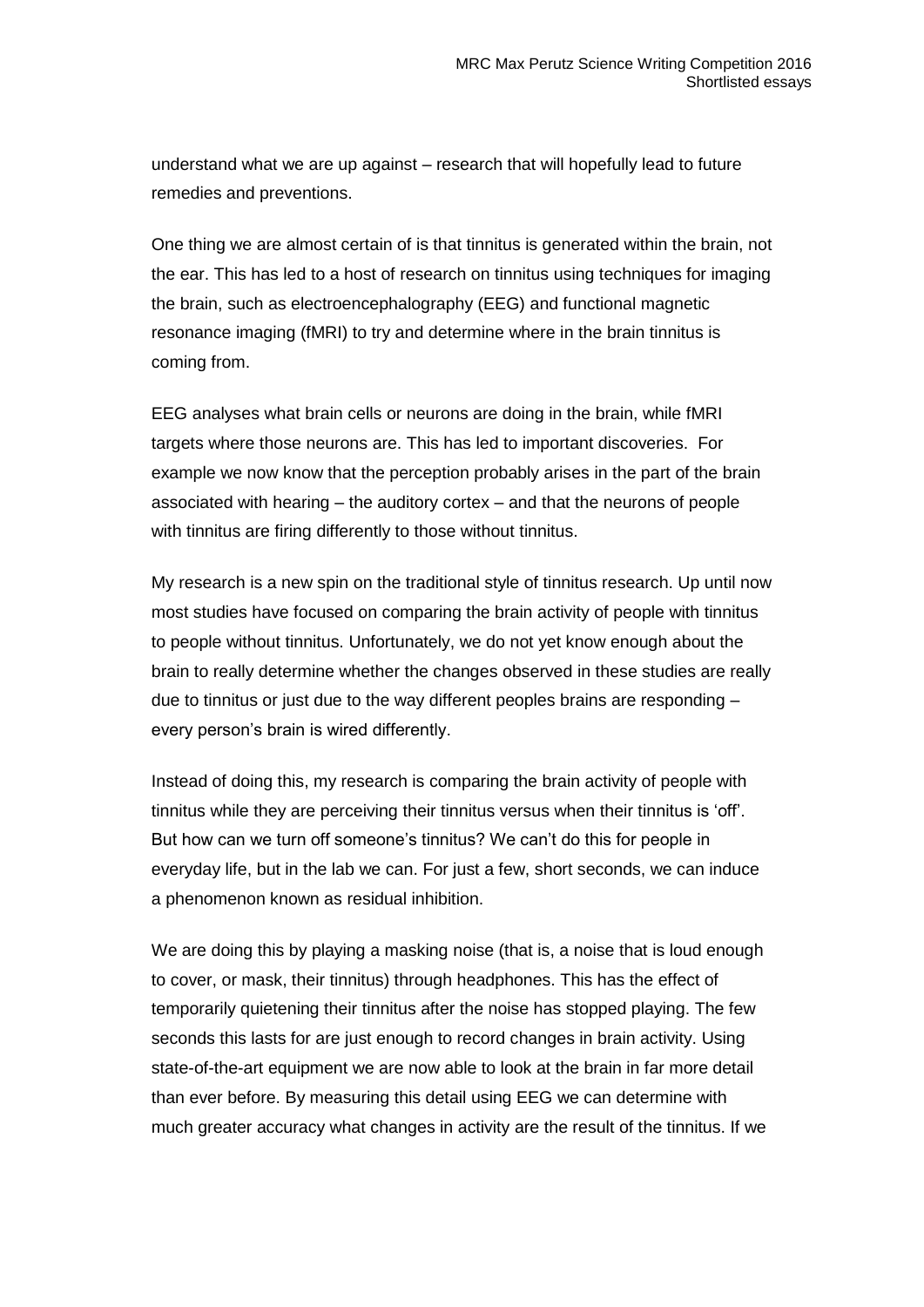know what activity is the problem then it will help us to develop much more effective, targeted treatments and therapies.

The benefits could also extend beyond tinnitus. If we can find similar phenomenon to residual inhibition in other conditions such as chronic pain, or even hallucinations, we can use methodologies such as ours to further our understanding of a range of conditions.

This research has the potential to have a huge impact on a large portion of society. A portion of society that is only set to get bigger as more and more people are exposed to high levels of work and leisure noise. There are at least 600,000 people in the UK alone living with tinnitus. It's time they could hear, once again, the sound of silence.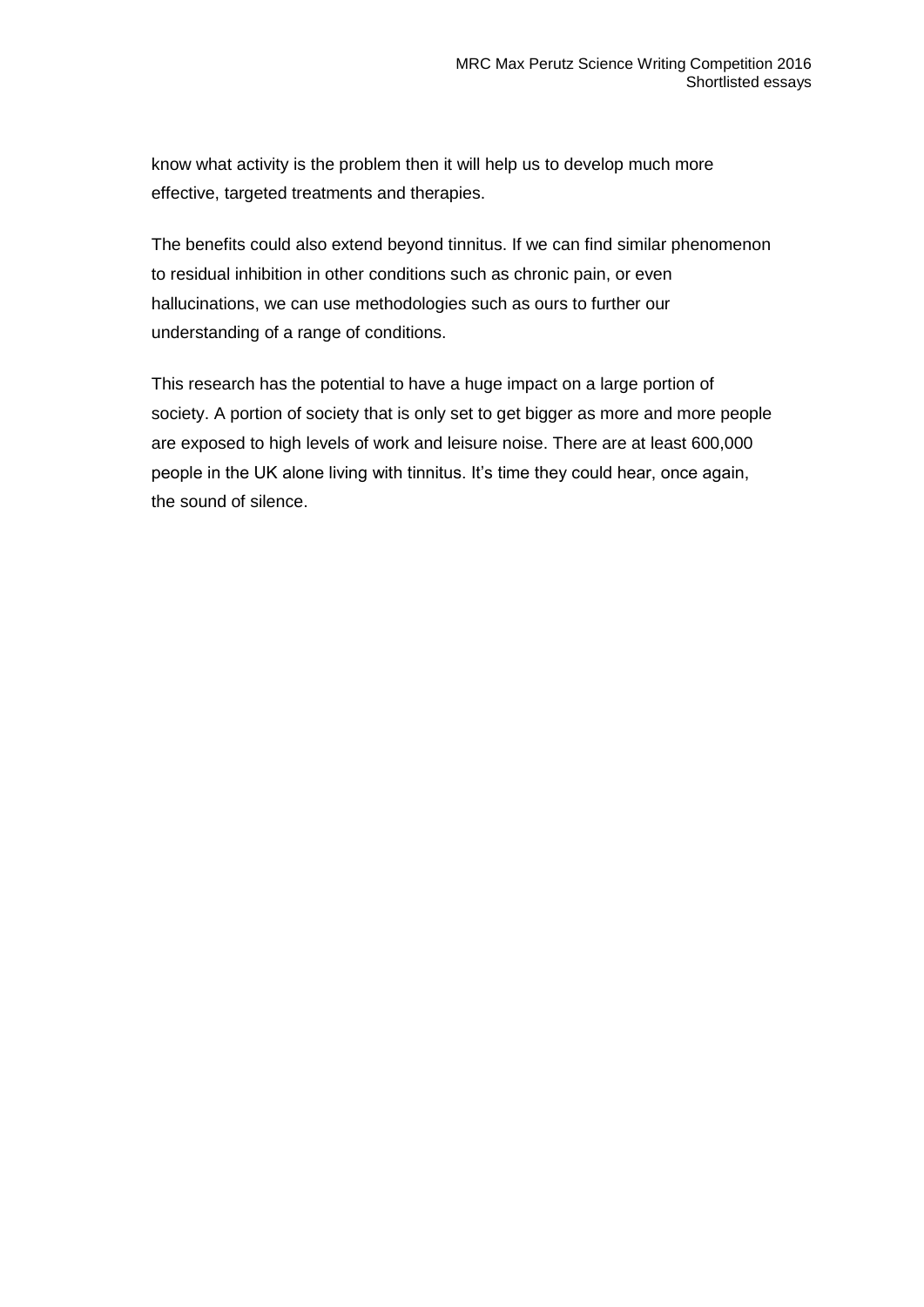#### **Victoria Min-Yi Wang, The Francis Crick Institute**

#### **Not all cancer cells are equal**



Look at yourself in the nearest mirror and, if you aren't too squeamish, imagine seeing the inside of your body. It's obvious that not all your cells are the same. We are made of many different tissues that perform different tasks: skin cells protect us from the environment, white blood cells defend us against infections, nerve cells allow us to move and think.

Cancer – the uncontrolled growth of cells – can arise from virtually any type of tissue. We hear about new treatments for skin cancers, about raising money for

childhood leukaemias, about inoperable brain tumours, and we know that there are different types of cancer.

But an individual tumour in a tissue is also complex. Researchers realised decades ago that, like our healthy bodies, tumours aren't simply lumps of identical cells; that *within* each tumour there are different cell types. For instance, some tumour cells divide indefinitely to keep the cancer alive, others invade into surrounding tissue and spread to other sites of the body, while yet others stimulate blood vessels to grow. Some cancer cells even combine several of these properties.

In our laboratory we study the pancreas, an organ of the digestive system, which aids digestion and controls metabolism throughout the body by secreting hormones such as insulin. In particular, we investigate variations among cell types in the most common kind of pancreatic cancer called pancreatic ductal adenocarcinoma (PDAC for short).

PDACs are among the most deadly cancers with only about three per cent of patients diagnosed with PDAC in the UK surviving for longer than five years. One of the reasons for this gruelling statistic is that PDACs are often diagnosed late,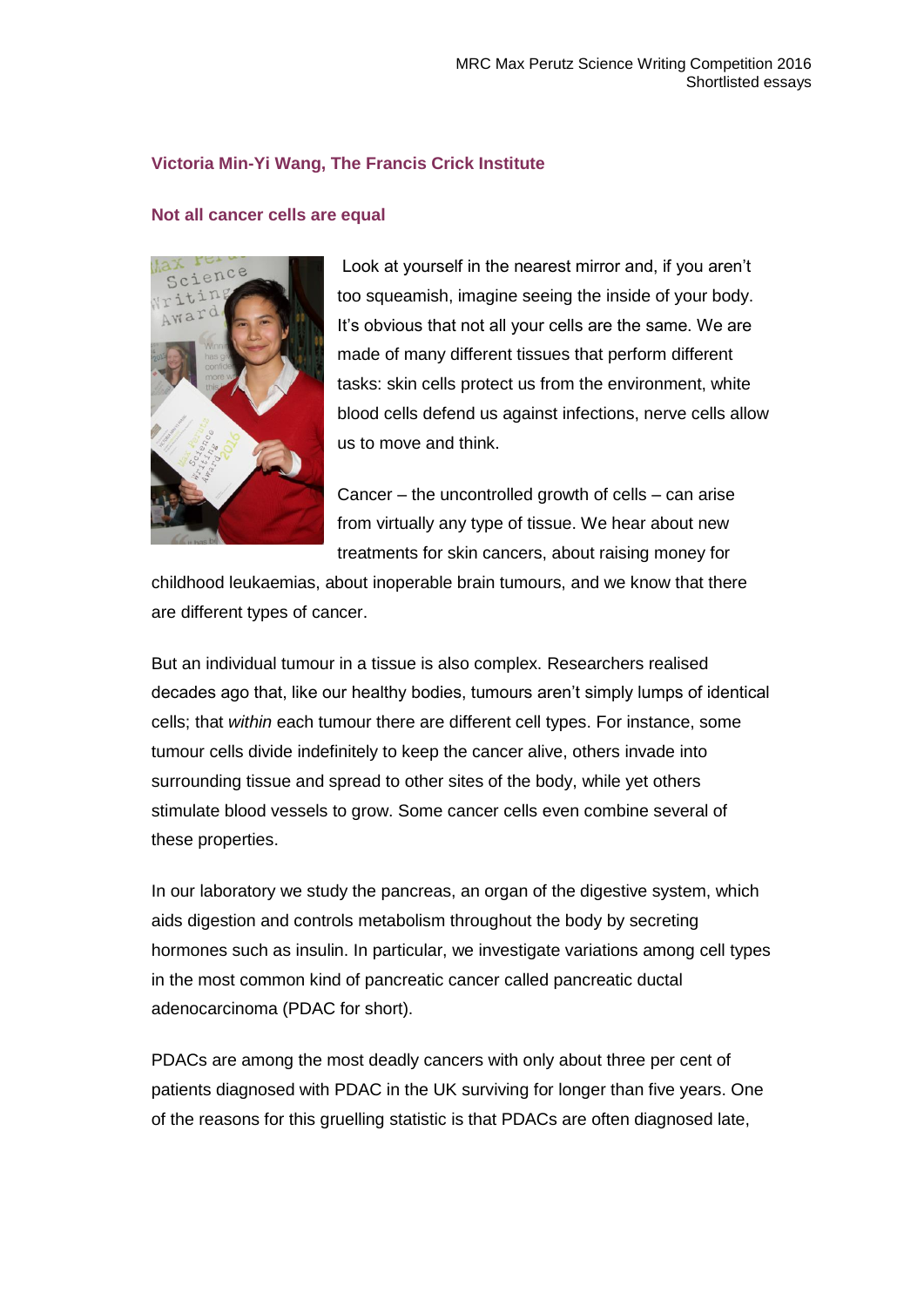when the cancer cells have already spread to and wreaked havoc in other internal organs.

Previously, several labs, including ours, noticed that some PDAC cells are more aggressive than others, more capable of re-growing new tumours from scratch. Now, we aim to understand what makes the more aggressive PDAC cells different from the rest of the cancer cells and how they contribute to the deadliness of this cancer. With that knowledge in hand, the broader aim will be to find anti-cancer drugs to target and kill the most dangerous cells that lie at the heart of PDAC.

A previous PhD student in our lab discovered that the more aggressive PDAC cells make and display large amounts of a certain protein  $-$  let's call it protein  $X$ on their cell surfaces. We say that the more aggressive cells are "marked" by protein X. This realisation was my gateway into finding out exactly how these two cell types, the more and less aggressive cells, differ.

First, I wanted to know whether protein X not only marks the more aggressive cells but whether it is directly responsible for making those cells more dangerous. Therefore I experimentally reduced or elevated the levels of protein X in PDAC cells we grow in the lab. Then I assessed whether the PDAC cells grew more or fewer, larger or smaller so-called organoids, miniature replicas of pancreatic tumours. Astonishingly, the cancer cells actually grew less well when I removed most of protein X, or they divided and proliferated much more when they had more of protein X. This is a good indication that, in future, drugs might be delivered directly to protein X to eliminate the aggressive cells or convert them into tamer cells.

In the meantime, I am on the lookout for other characteristics that might distinguish between the more and less aggressive cells. From one of my experiments I have data hinting that the two cell types might in fact have different *physical* properties. However, until I've repeated these experiments I can't be certain that this difference in appearance contributes to the more aggressive cells' behaviour.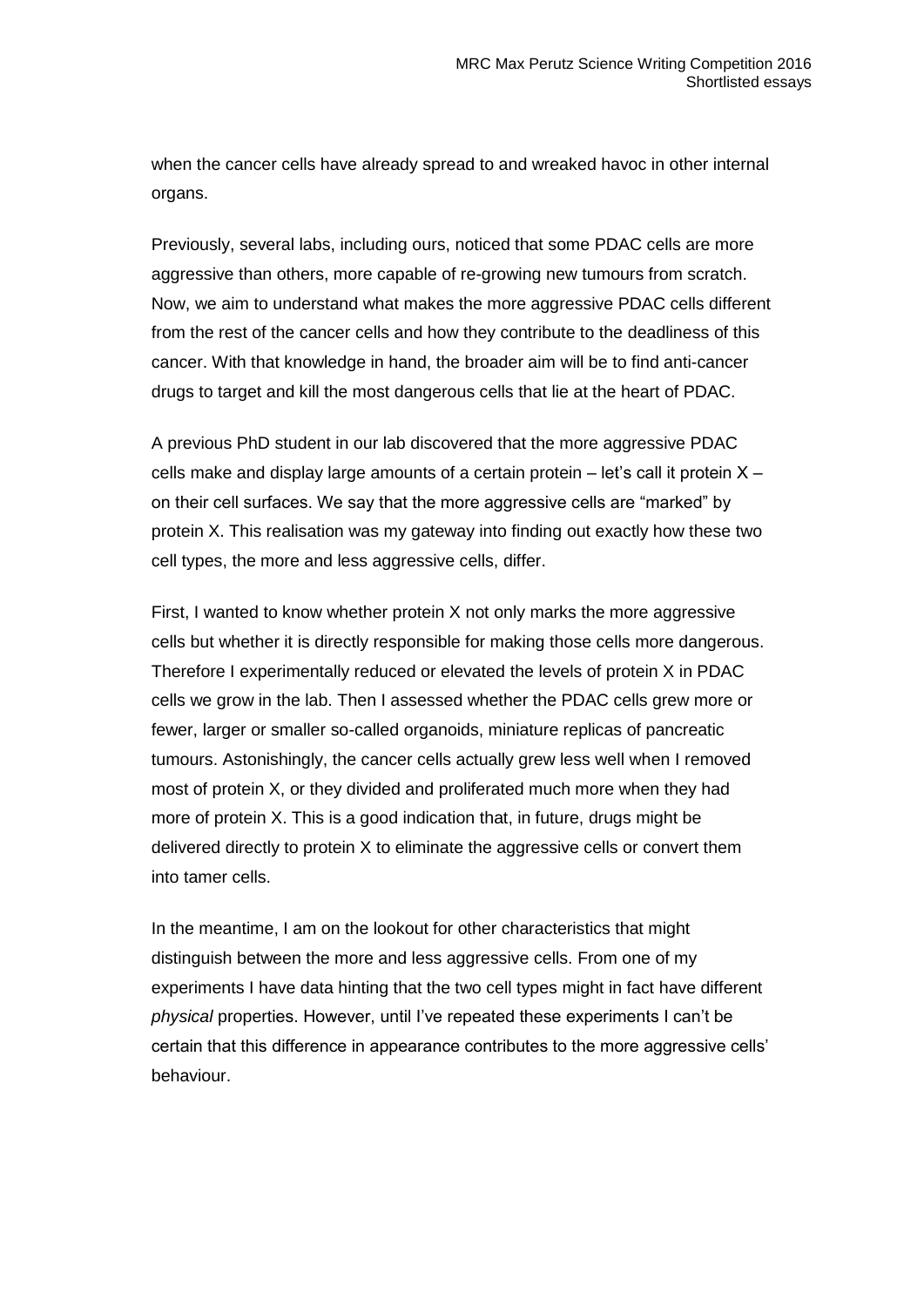But it is plausible, for example, that the more aggressive cells can attach to other cells or blood vessels more easily, aiding their movement to the lungs or liver. These secondary tumours, also known as metastases, are the tumours that PDAC patients usually die from. Next, I need to determine whether there is a direct connection between protein X and the variations among the physical properties of the PDAC cells.

We really want to pin down the differences between the more and less aggressive cells so that hopefully researchers and pharmaceutical companies will be able to design and develop more effective drugs to tackle PDAC. In a few years, once we know more precisely what protein X is doing in the more aggressive cells, our findings might matter a great deal to patients.

For the moment I am simply trying to find out more about how PDAC cells work and I know that can sound theoretical. However, I am certain that knowing why and how some cancer cells, clearly, are more equal than others will – help patients in the future.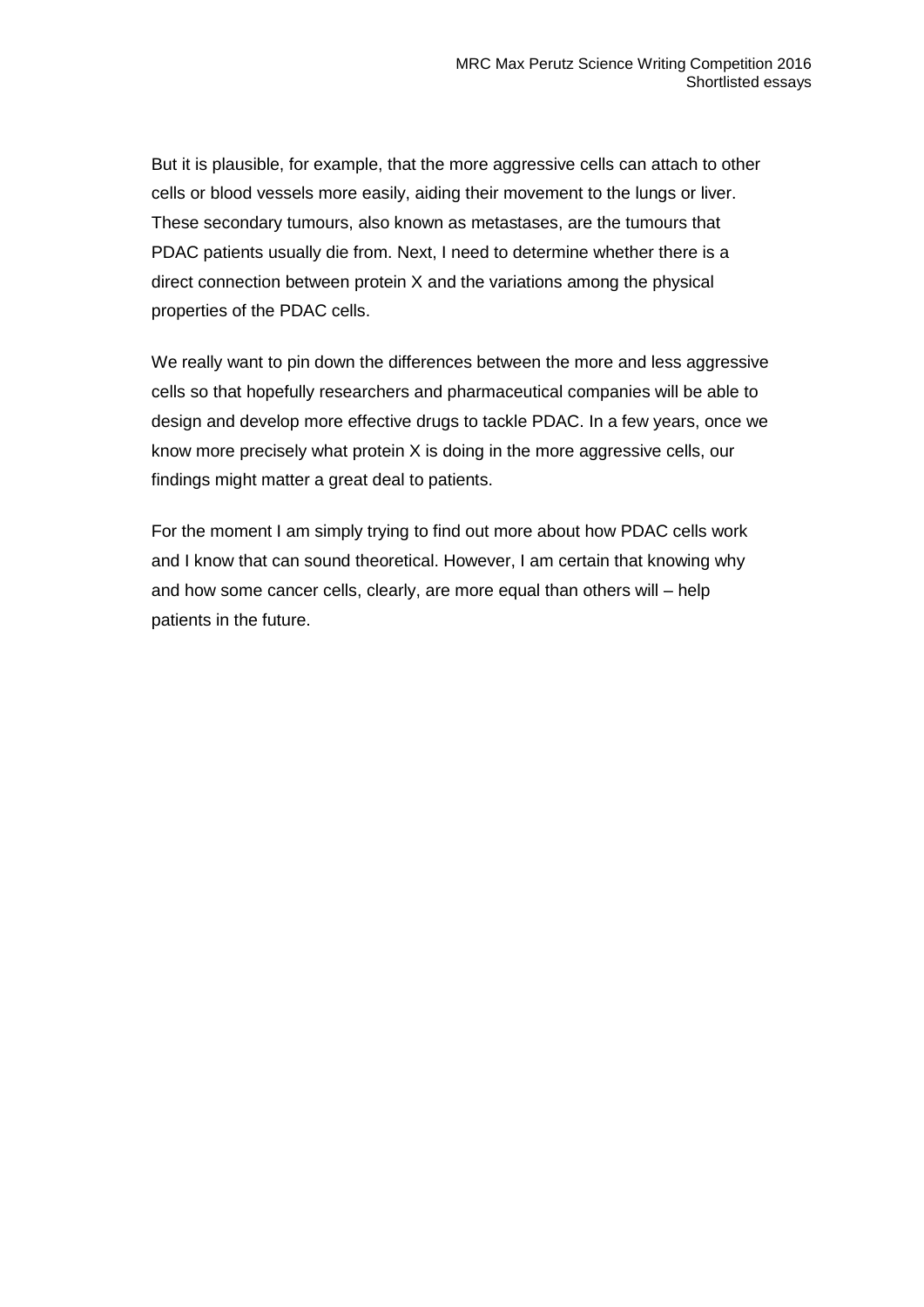#### **Katie Walwyn-Brown, University of Manchester**

#### **Emergency service**



It's late at night and you are safe in bed. Suddenly you hear a crash from downstairs. Something is wrong. You climb out of bed and move closer to the sound. That's when you hear voices: a burglary. What would you do? Perhaps stay quiet and call the police? What if, instead of hearing voices, you had smelled smoke from a fire? You would get out of the house and call the fire brigade.

The way we react to danger depends on the source of the threat. Your immune system works the same way.

It is responsible for defending your body from hundreds of different sources of disease, from tiny viruses hiding inside your cells to large parasites in your gut. To do this your immune system has developed specialised reactions, like the different emergency services. White blood cells detect danger and call for the right response, but in some diseases the message doesn't get through. The goal of my research is to understand these messages better, so that we can make sure people's bodies produce the right immune response at the right time.

How does your immune system know what kind of danger it faces? The first clues come from white blood cells called dendritic cells. They patrol your body looking for signs of different infections. Just as you heard voices or smelled smoke, they look for patterns that tell them the nature of the threat. Once they find these clues, it's time to call in teams of other white blood cells to fight the infection.

A cold virus demands one emergency service while a parasitic worm needs another. For you making the call is simple, you pick up the phone and ask for police or fire brigade. Cells don't have it so easy. They need something more obvious than a phone call to communicate with other cells. Instead they change their appearance with tiny structures called proteins. Proteins are a bit like road signs on the surface of the cell, being put up or taken down depending on the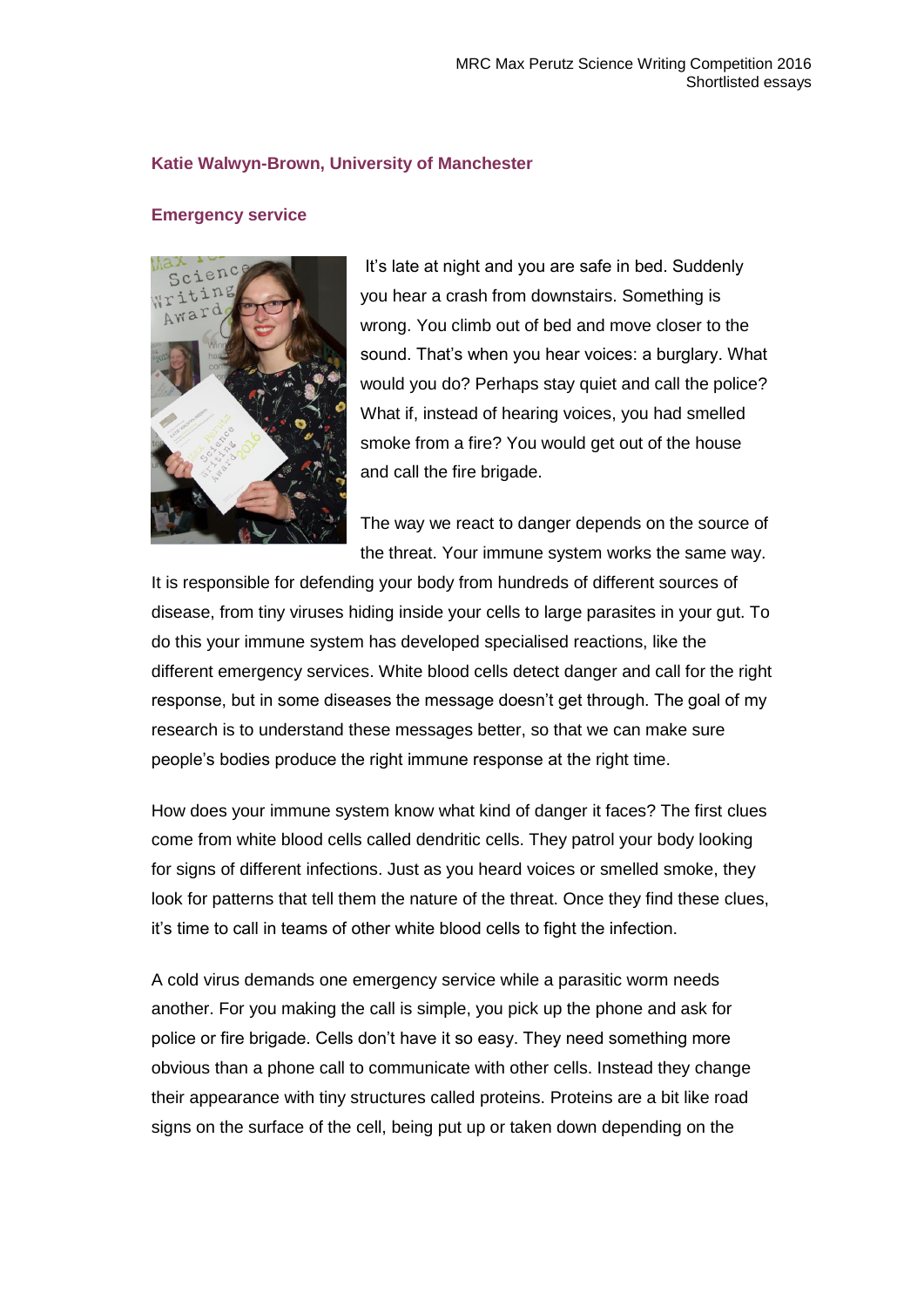situation. Scientists haven't decoded which signs are important for raising the alarm in every kind of danger, nor how cells read them. Especially when it comes to parasitic worm infections, we have a lot to learn.

Parasitic worms, or helminths, affect more than 24 per cent of the global population<sup>1</sup>. They are deeply linked to poverty, and slow down the physical and mental development of children. When the immune system fails to control these infections they can cause serious health issues like anaemia, organ damage and cancer.

If we can understand the cell's alarm signs for helminth infections we might be able to find medicines to copy them and make a stronger response. Sometimes, for reasons we don't yet understand, the same team of white blood cells which fights helminths gets over excited without parasites. Picture the chaos if the fire brigade showed up and started hosing down your house with no invitation. This leads to auto-immune problems like allergic asthma. Understanding the messages inviting white blood cells to the scene could help us to cut them off, stopping this unwanted response.

Your body is full of different immune cells doing their jobs, with millions of messages going back and forth. In all this noise how can we study one alarm? I am starting by isolating the source. I take dendritic cells out of human blood to study them in simple situations. Mixing them with different sources of infection, like playing you voices or turning on a smoke machine, I can see how they react.

But a dendritic cell is small – you could line up over 100 of them on the head of a pin – so I need some special tools to see what it is doing. To tell which signs the cell is putting up I use detectors called antibodies. These are proteins made in thousands of shapes to stick to different signs. They are also labelled with colours so I can tell them apart.

Using a machine called a flow cytometer, I can quickly look at millions of cells to see if an antibody has stuck to them, telling me whether they are showing a

 1 <http://www.who.int/mediacentre/factsheets/fs366/en/>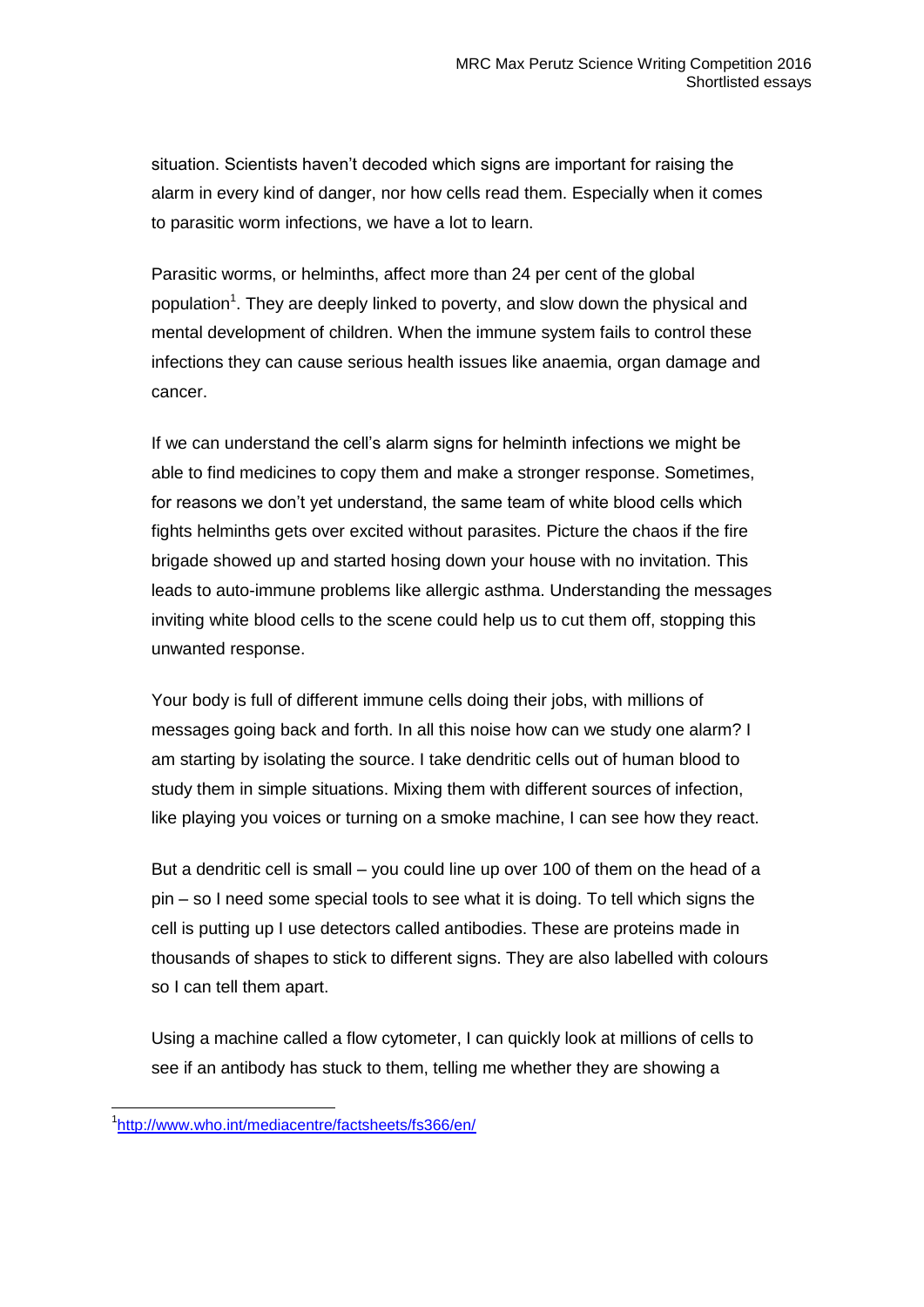particular sign. But what if I want more detail? That's where microscopes come in. Under a microscope I can see exactly where on a cell the signs sit. I can also tell how they are being read by looking at how quickly cells move and how long they touch each other for.

I hope to use all this information to understand which signs are important for fighting helminth infection. This knowledge could help other researchers to develop better medicines for both parasites and asthma in the future. Fire brigade or police, we want to get everyone the emergency service they need.